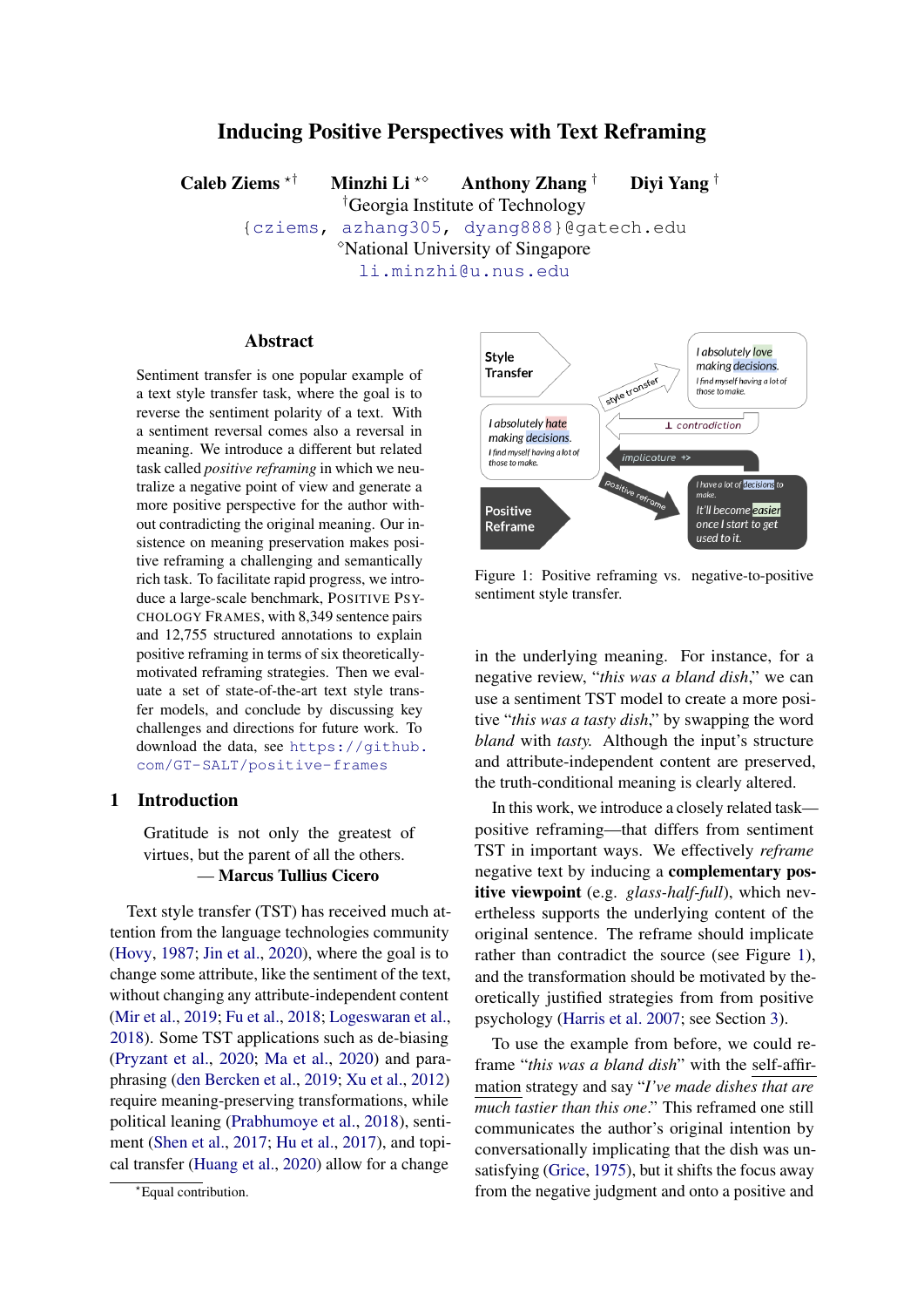self-affirming perspective. Numerous studies have shown the positive effects of this and other reframing strategies on well-being and cognitive performance [\(Martens et al.,](#page-11-3) [2006;](#page-11-3) [Cohen et al.,](#page-9-3) [2006;](#page-9-3) [Good et al.,](#page-9-4) [2003\)](#page-9-4), which motivate this work.

Our main contribution is the design and implementation of a new *positive reframing* task. To facilitate research in this space, we introduce a parallel corpus of 8,349 reframed sentence pairs and 12,755 structured annotations for six theoreticallymotivated re-write strategies. This is a significant contribution, especially since rich *parallel* corpora are scarce in TST tasks. Some related datasets exist for politeness [\(Madaan et al.,](#page-11-4) [2020\)](#page-11-4) and sentiment transfer [\(Shen et al.,](#page-12-2) [2017;](#page-12-2) [He and McAuley,](#page-10-5) [2016\)](#page-10-5), but they lack this parallel structure. With only unaligned corpora, researchers are limited to unsupervised training paradigms, which notoriously fail to disentangle style from content, and thus also fail to preserve meaning [\(Lample et al.,](#page-10-6) [2019\)](#page-10-6). Using our parallel corpus, we examine how current state-ofthe-art neural models work for positive reframing. We find that, supervised transformer-based neural models appear capable of rewriting a negative text without contradicting the original premise of that text. However, these models still struggle to generate reasonable positive perspectives, suggesting that our dataset will serve as a useful benchmark for understanding psychologically well-motivated strategies for augmenting text with positive perspectives.

### 2 Related Work

## 2.1 Style-Transfer

There is a longstanding interest in style transfer, starting with the early days schema-based systems [\(McDonald and Pustejovsky,](#page-11-5) [1985;](#page-11-5) [Hovy,](#page-10-0) [1987\)](#page-10-0), and then syntax-based [\(Zhu et al.,](#page-14-0) [2010;](#page-14-0) [Xu et al.,](#page-13-1) [2016\)](#page-13-1) and phrase-based machine translation [\(Xu](#page-13-0) [et al.,](#page-13-0) [2012;](#page-13-0) [Wubben et al.,](#page-13-2) [2012\)](#page-13-2), into the age of end-to-end neural models. Recent works include supervised seq2seq tasks on parallel data [\(Rao and](#page-12-3) [Tetreault,](#page-12-3) [2018;](#page-12-3) [Fu et al.,](#page-9-0) [2018\)](#page-9-0) or pseudo-parallel data [\(Jin et al.,](#page-10-7) [2019;](#page-10-7) [Zhang et al.,](#page-13-3) [2020b\)](#page-13-3), as well as unsupervised generative modeling on nonparallel data [\(Hu et al.,](#page-10-2) [2017;](#page-10-2) [Shen et al.,](#page-12-2) [2017\)](#page-12-2), and semi-supervised techniques [\(Shang et al.,](#page-12-4) [2019\)](#page-12-4). Other ideas include domain adaptation [\(Li et al.,](#page-11-6) [2019\)](#page-11-6) or multi-task learning [\(Niu et al.,](#page-12-5) [2018\)](#page-12-5), zeroshot translation [\(Korotkova et al.,](#page-10-8) [2019\)](#page-10-8), unsupervised "delete and generate" approaches [\(Li et al.,](#page-11-7) [2018;](#page-11-7) [Sudhakar et al.,](#page-13-4) [2019;](#page-13-4) [Malmi et al.,](#page-11-8) [2020;](#page-11-8) [Madaan et al.,](#page-11-4) [2020\)](#page-11-4), and reinforcement learning [\(Zhang and Lapata,](#page-13-5) [2017;](#page-13-5) [Wang et al.,](#page-13-6) [2016\)](#page-13-6).

Many existing datasets lack parallel structure, so the unsupervised setting is common in TST. Unfortunately, many of these methods still fail to disentangle style from content and adequately preserve the meaning of the original text [\(Lample](#page-10-6) [et al.,](#page-10-6) [2019\)](#page-10-6). Autoencoders are particularly vulnerable to this shortcoming [\(Hu et al.,](#page-10-2) [2017;](#page-10-2) [Zhao](#page-14-1) [et al.,](#page-14-1) [2018\)](#page-14-1), but some unsupervised machine translation techniques appear less vulnerable [\(Artetxe](#page-8-0) [et al.,](#page-8-0) [2018;](#page-8-0) [Lample et al.,](#page-10-9) [2018\)](#page-10-9). In contrast, our positive reframing task requires source meaningpreservation and the introduction of *new* content and *new* perspectives, posing a unique challenge to unsupervised methods. We also provide a parallel corpus to train supervised models for this task.

#### 2.2 Language and Positive Psychology

Positivity is contagious and can spread quickly across social networks [\(Coviello et al.,](#page-9-5) [2014;](#page-9-5) [Hat](#page-10-10)[field et al.,](#page-10-10) [1993\)](#page-10-10). Positive contagion in teams can reduce group conflict and improve group cooperation and even task performance [\(Barsade,](#page-8-1) [2002\)](#page-8-1). Effective leaders also harness the power of positive reframing to promote company growth [\(Sy](#page-13-7) [and Choi,](#page-13-7) [2013;](#page-13-7) [Sy et al.,](#page-13-8) [2005;](#page-13-8) [Johnson,](#page-10-11) [2009;](#page-10-11) [Masters,](#page-11-9) [1992\)](#page-11-9) and beneficially shape negotiations [\(Filipowicz et al.,](#page-9-6) [2011\)](#page-9-6), customer relations [\(Dietz](#page-9-7) [et al.,](#page-9-7) [2004\)](#page-9-7), decision making [\(Gächter et al.,](#page-9-8) [2009;](#page-9-8) [Druckman,](#page-9-9) [2001\)](#page-9-9) and policy outcomes [\(Erisen](#page-9-10) [et al.,](#page-9-10) [2014\)](#page-9-10). At an individual level, people who express optimism and gratitude are less likely to have depressive symptoms [\(Lambert et al.,](#page-10-12) [2012\)](#page-10-12) and more likely to experience emotional and psychological well-being [\(Carver et al.,](#page-8-2) [1999;](#page-8-2) [Watkins](#page-13-9) [et al.,](#page-13-9) [2008;](#page-13-9) [Scheier et al.,](#page-12-6) [2001\)](#page-12-6).

On the other hand, fake expressions of positivity are correlated with negative brain activity [\(Ekman](#page-9-11) [et al.,](#page-9-11) [1990\)](#page-9-11) and may actually be more harmful than helpful [\(Fredrickson,](#page-9-12) [2000;](#page-9-12) [Fredrickson and](#page-9-13) [Losada,](#page-9-13) [2005;](#page-9-13) [Gross,](#page-10-13) [2013;](#page-10-13) [Logel et al.,](#page-11-10) [2009\)](#page-11-10). That is why in our task it is essential that any *positively reframed* rephrased text remain true to the original premise of the source. In this way, our task is most similar to meaning-preserving transformations via parallel corpora from domains such as political argumentation [\(Chakrabarty et al.,](#page-9-14) [2021\)](#page-9-14), de-biasing [\(Pryzant et al.,](#page-12-0) [2020;](#page-12-0) [Ma et al.,](#page-11-2) [2020\)](#page-11-2), politeness [\(Madaan et al.,](#page-11-4) [2020\)](#page-11-4), and paraphrasing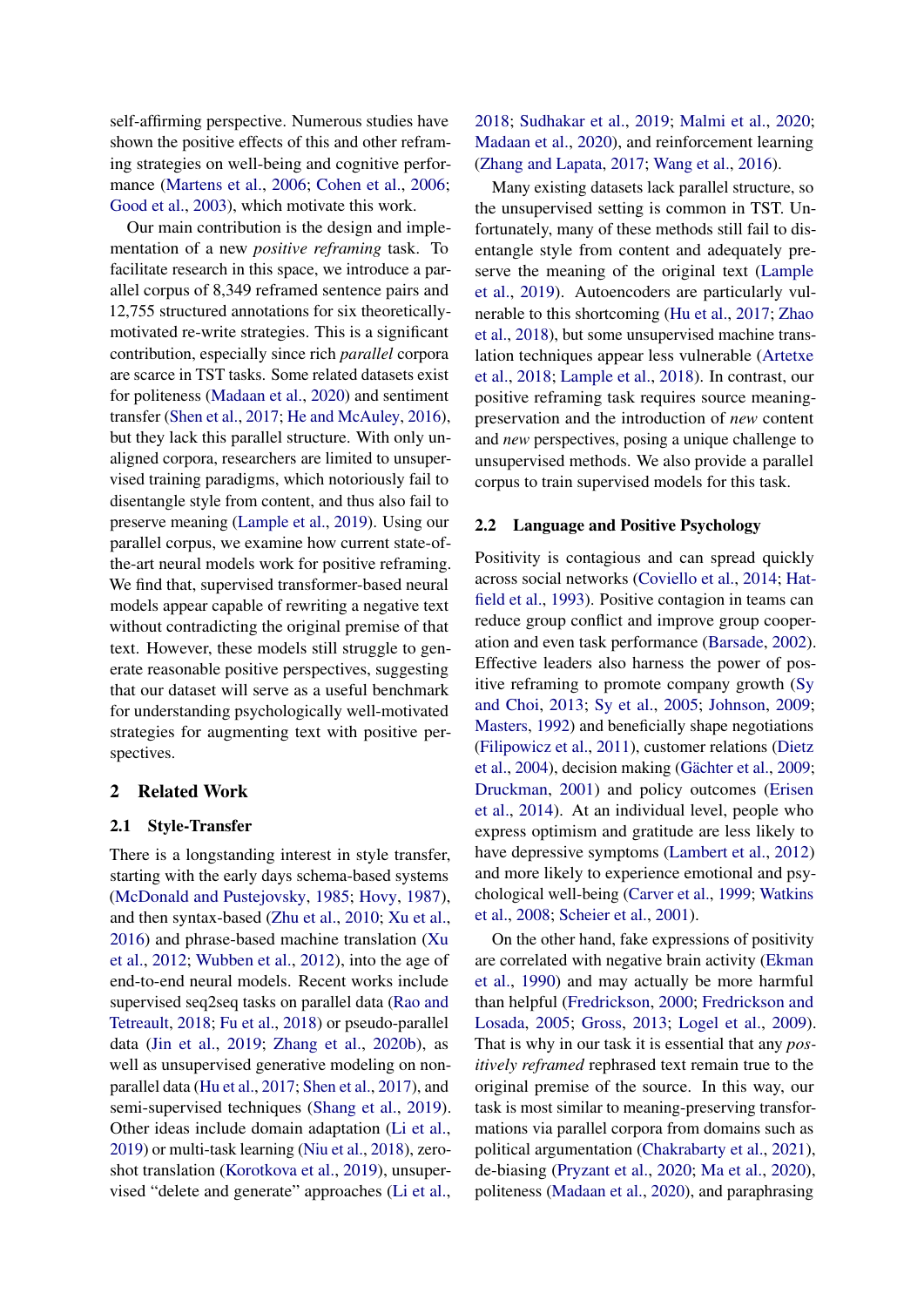#### [\(den Bercken et al.,](#page-9-1) [2019;](#page-9-1) [Xu et al.,](#page-13-0) [2012\)](#page-13-0).

## <span id="page-2-0"></span>3 Positive Reframing Framework

In this section, we present our psychologicallymotivated taxonomy of positive reframing strategies. Instead of merely swapping antonyms for negative words or inserting unfounded positive language into a sentence, these strategies work to more fundamentally reconstruct the author's fixed, global, and ultimately harmful selfnarratives, which are known in the literature as *cognitive distortions* [\(Burns,](#page-8-3) [1981;](#page-8-3) [Abramson et al.,](#page-8-4) [2002;](#page-8-4) [Walton and Brady,](#page-13-10) [2020\)](#page-13-10). Cognitive distortions include many exaggerated or irrational self-focused thoughts [\(Nalabandian and Ireland,](#page-11-11) [2019\)](#page-11-11), such as dichotomous "all-or-nothing" thinking [\(Oshio,](#page-12-7) [2012\)](#page-12-7), over-generalization [\(Muran and](#page-11-12) [Motta,](#page-11-12) [1993\)](#page-11-12), and catastrophizing [\(Sullivan et al.,](#page-13-11) [2001\)](#page-13-11). We can reconstruct these ideas using strategies from positive psychology [\(Harris et al.,](#page-10-4) [2007\)](#page-10-4). Each strategy is designed to promote a beneficial shift in perspective *without distorting the underlying context* of the author's situation.

Growth Mindset or, alternatively, the *incremental theory of personality* [\(Yeager et al.,](#page-13-12) [2014;](#page-13-12) [Bur](#page-8-5)[nette and Finkel,](#page-8-5) [2012\)](#page-8-5), is the belief that one's skills and abilities are not immutable but can instead be changed and improved over time [\(Dweck,](#page-9-15) [2016\)](#page-9-15); that one's willpower is an *abundant* rather than limited or exhaustible resource [\(Job et al.,](#page-10-14) [2010,](#page-10-14) [2015\)](#page-10-15); and that apparent setbacks like stress can be enhancing rather than debilitating [\(Crum et al.,](#page-9-16) [2013\)](#page-9-16). Instead of saying "*I'm such a lazy procrastinator*," a growth-mindset would say "*I'm determined to learn better time management*." This mindset has demonstrable benefits like improved performance on school tests [\(Good et al.,](#page-9-4) [2003;](#page-9-4) [Blackwell et al.,](#page-8-6) [2007;](#page-8-6) [Dweck and Yeager,](#page-9-17) [2019;](#page-9-17) [Yeager et al.,](#page-13-12) [2014\)](#page-13-12).

Impermanence means understanding that negative experiences are finite and temporary, and that others have also experienced or even overcome similar forms of adversity. Someone might say "*since I failed this test, I must be too stupid for school*." An impermanence reframe could be "*This wasn't the test score I hoped for, but everyone slips up now and then.*" This category is also related to those proposed by [Walton and Brady](#page-13-10) [\(2020\)](#page-13-10): (1) focus on the "possibility of improvement,"  $(2)$ recognize "specific, normal causes," and (3) understand "you're not the only one."

Neutralizing involves removing or rewriting negative phrases and terms so they are more neutral [\(Pryzant et al.,](#page-12-0) [2020\)](#page-12-0). Someone might complain that "*Wendy's customer service is terrible*." A neutralized reframe could be "*Wendy's customer service could use some improvement*."

Optimism does not mean to negate or deny the negative aspects of a situation, but instead to shift the emphasis to the more positive aspects of the situation, including expectations for a bright future [\(Carver et al.,](#page-8-7) [2010\)](#page-8-7). For example, if there is a negative emphasis, like in the sentence, "*I've completely worked myself to the bone this week, burning the candle at both ends... TGIF*," we can use optimism to shift the emphasis towards the positive as follows: "*It's been a long week, but now I can kick back, relax, and enjoy my favorite shows because it's the weekend*."

Self-affirmation means to assert a more holistic or expansive version of oneself by listing one's values, skills, and positive characteristics [\(Cohen](#page-9-18) [and Sherman,](#page-9-18) [2014;](#page-9-18) [Silverman et al.,](#page-13-13) [2013\)](#page-13-13). Positive psychology gives many examples like love, courage, hope, gratitude, patience, forgiveness, creativity, and humor [\(Harris et al.,](#page-10-4) [2007\)](#page-10-4). Reflecting on these values can bolster one's sense of integrity (see Self-Affirmation Theory; [Steele](#page-13-14) [1988\)](#page-13-14), can reduce depressive affect [\(Enright and Fitzgibbons,](#page-9-19) [2000\)](#page-9-19), and can translate to increased performance on measurable tasks like exams [\(Martens et al.,](#page-11-3) [2006;](#page-11-3) [Cohen et al.,](#page-9-3) [2006;](#page-9-3) [Sherman et al.,](#page-12-8) [2009\)](#page-12-8).

Thankfulness can also be described more broadly as an "attitude of gratitude" [\(Emmons and](#page-9-20) [Shelton,](#page-9-20) [2002\)](#page-9-20). Adding more positive words that convey thankfulness or gratitude (e.g. appreciate, glad that, thankful for). For example, we can reframe the rhetorical question ,"*Is it sad that I don't wanna be at home and wish that work could call me in early*?" by expressing gratitude for career: "*I am thankful that I have a job that makes me want to get out of bed everyday*."

## 4 Data Collection

We sourced all of our data from the Twitter API, filtering tweets according to the hashtag #stressed due to a few reasons. Note that at the time of data collection and annotation, there were no publicly available datasets with annotated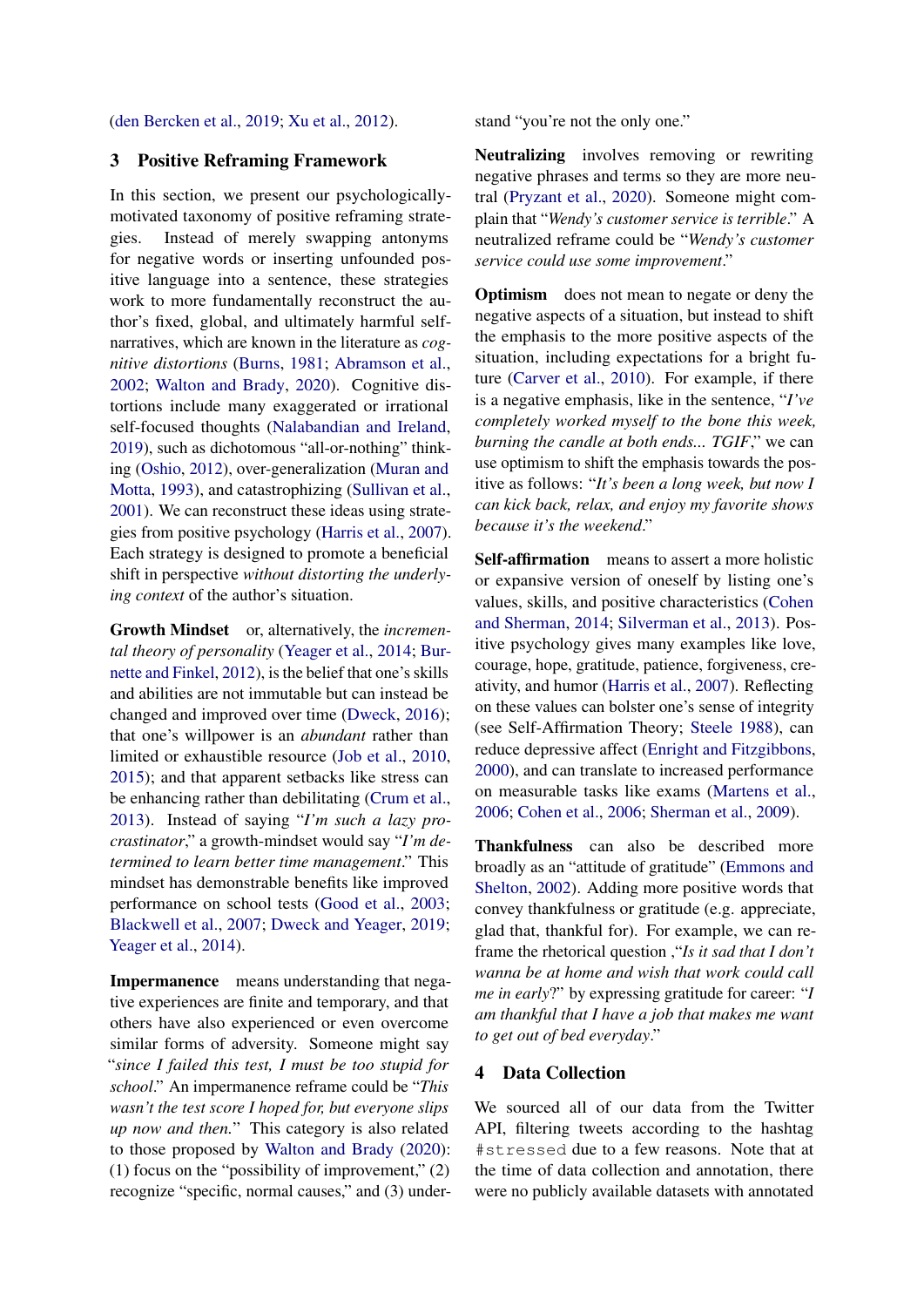<span id="page-3-1"></span>

|          | <b>Label Distribution</b> | Count | Label                 | <b>Description</b>                                                                                                        | <b>ICC</b> | Gen  |
|----------|---------------------------|-------|-----------------------|---------------------------------------------------------------------------------------------------------------------------|------------|------|
| $25.4\%$ |                           | 2.120 | <b>Growth Mindset</b> | Viewing a challenging event as an opportunity for the author<br>specifically to grow or improve themselves.               | 0.59       | 3.77 |
| 19.5%    |                           | 1.625 | Impermanence          | Saying bad things don't last forever, will get better soon,<br>and/or that others have experienced similar struggles.     | 0.60       | 4.03 |
| $36.1\%$ |                           | 3.015 | Neutralizing          | Replacing a negative word with a neutral word. For example,<br>"This was a terrible day" becomes "This was a long day."   | 0.32       | 3.53 |
| 48.7%    |                           | 4.069 | Optimism              | Focusing on things about the situation itself, in that moment,<br>that are good (not just forecasting a better future).   | 0.44       | 3.89 |
| $10.1\%$ |                           | 841   | Self-affirmation      | Talking about what strengths the author already has, or the<br>values they admire, like love, courage, perseverance, etc. | 0.42       | 3.75 |
| $13.0\%$ |                           | 1.085 | <b>Thankfulness</b>   | Expressing thankfulness or gratitude with key words like<br>appreciate, glad that, thankful for, good thing, etc.         | 0.68       | 3.95 |

Table 1: Summary statistics for POSITIVE PSYCHOLOGY FRAMES. (*Left*) Distribution of the non-exclusive labels across all 8,349 annotations shows a preference for *optimism* and *neutralizing* strategies. (*Right*) The quality of annotations is shown by moderate Intra-class Correlation (ICC), with reasonable *genuineness* (Gen) metrics for 100 randomly sampled datapoints.

cognitive distortions, and the literature on distortion classification was still relatively unexplored [\(Simms et al.,](#page-13-15) [2017;](#page-13-15) [Shickel et al.,](#page-13-16) [2020\)](#page-13-16). We instead chose the simple keyword #stressed to signal the anxiety, negative affect, and hopelessness that has been shown to accompany cognitive distortions by prior work [\(Sears and Kraus,](#page-12-9)  $2009$ ).<sup>[1](#page-3-0)</sup> Our decision to use Twitter was also motivated by the 280 character limit, which ensured that samples were short, focused expressions of relatively atomic ideas, as opposed to longer narrative-style texts from discussion platforms like Reddit's  $r/r$  ant.

Our filtered collection of negative texts comes from a collection of over 1 million #stressed tweets written between 2012 and 2021, and it excludes any replies and retweets, any insubstantial tweets less than 30 characters, and any text containing a URL, which is often associated with spam [\(Zhang et al.,](#page-13-17) [2012;](#page-13-17) [Grier et al.,](#page-10-16) [2010\)](#page-10-16). After we removed other hashtags or Twitter handles from the text, we used TextBlob [\(Loria,](#page-11-13) [2018\)](#page-11-13) to exclude any overtly positive texts with a non-negative sentiment score. Finally, to reduce any confounds between cognitive distortions and hate speech, and to make the human annotation task more agreeable for crowd-workers, we excluded examples that were flagged as offensive with over 80% confidence according to HateSonar [\(Davidson et al.,](#page-9-21) [2017\)](#page-9-21).

#### <span id="page-3-2"></span>4.1 Annotation

We recruited crowdworkers to reframe 8,687 randomly-sampled texts with two workers assigned to each task, so we had two unique reframe annotations for every tweet. The annotators were encouraged to decide independently which reframing strategy to use, and they could combine multiple strategies in the same reframe. We simply asked annotators to record the strategies they selected. Additionally, they gave us, on a scale from 1-5, a score indicating how positive the original text was, and separately, how positive the text had become after they reframed it. Finally, we asked workers to mark advertisements, spam, or any text they felt they could not understand or effectively reframe. These examples were later removed from the corpus (see Appendix [A](#page-15-0) for details).

In total, 204 workers participated in this task. Before they worked on the task, workers were asked to be familiar with our task by reading our provided reframing examples for each of the six strategies (Section [3\)](#page-2-0), along with detailed annotation instructions. Then they had to pass a qualification test to show they can recognize different strategies in different reframing examples, with at least 5 out of 6 multiple-choice questions answered correctly.

We paid all annotators a fair wage above the federal minimum and both manually and programmatically inspected their work for quality (see Appendix [A\)](#page-15-0). After removing any poor-quality data, we were left with 8,349 reframed sentences. The strategy label distribution is given on the left side of Table [1,](#page-3-1) where a single reframe can have more than one strategy label.

<span id="page-3-0"></span><sup>&</sup>lt;sup>1</sup>We also considered *pet peeve, fml*, and other keywords but manual inspection revealed that these tweets were unlikely to contain cognitive distortions. In contrast, stressed hashtag provides a high precision data collection. We acknowledge this as a limitation and urge readers to keep this mind when interpreting our findings.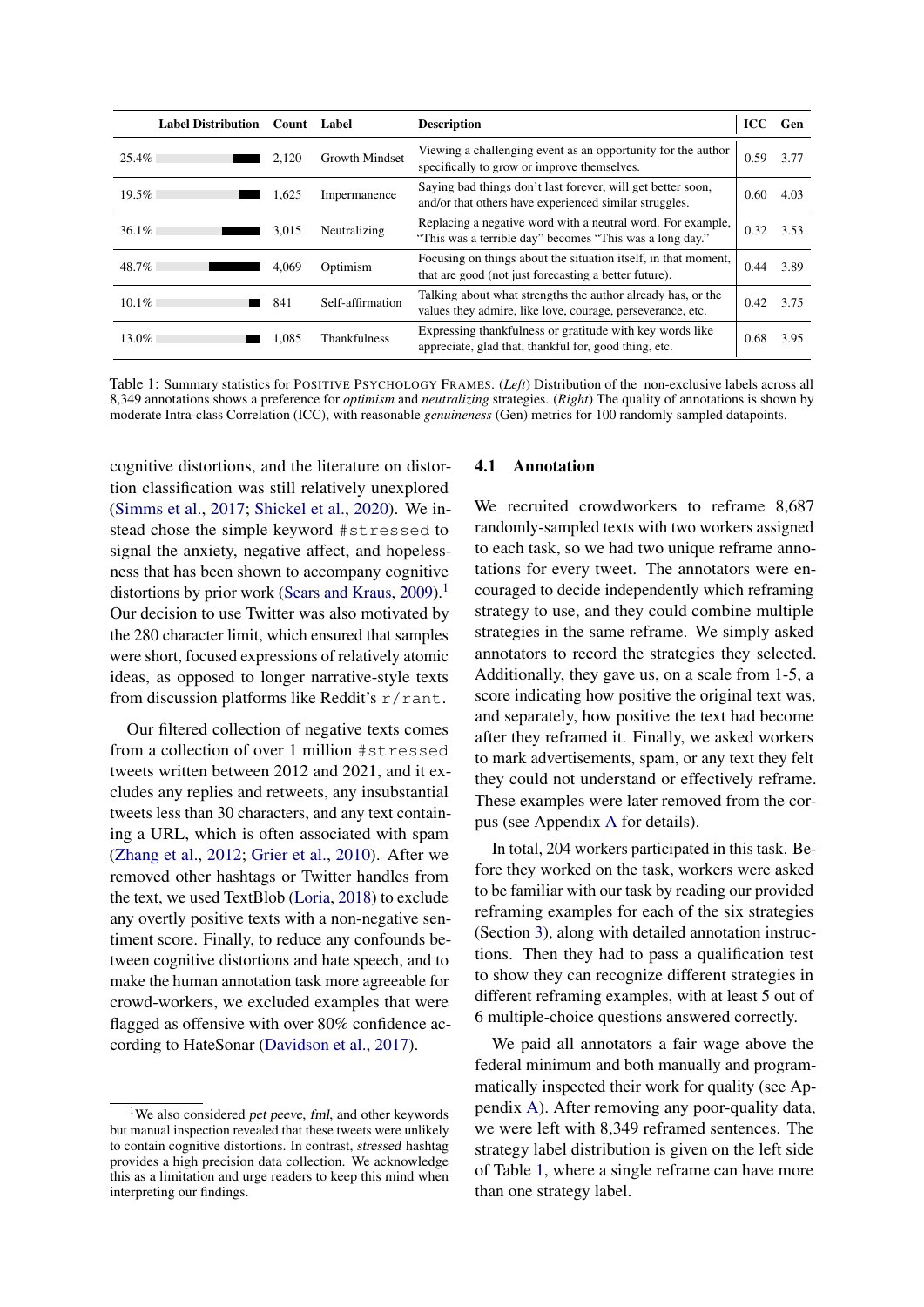#### <span id="page-4-0"></span>4.2 Data Quality

To determine the reliability of the reframing strategy constructs, we randomly sampled 100 annotations from Section [4.1](#page-3-2) and asked three annotators to consider both the original text and the reframed text, and then the annotators marked which of the six strategies were used in the given reframe. This allowed us to compute inter-annotator agreement scores for the strategy labels in Table [1.](#page-3-1) We observe the Intra-class Correlation for one-way random effects between the three raters and find moderate inter-rater agreement across these attribute categories (min 0.32; max 68). We also asked this second round of annotators to evaluate the *genuineness* of the reframes on a scale from 1-5. Our instructions explain that, with a more genuine reframe, it is more likely that someone in the original situation would say something similar. We find that, across all strategy labels, the average genuineness score is ∼ 4 out of 5, so we know the data conforms reasonably well to our task instructions.

## 5 Positive Reframing

With POSITIVE PSYCHOLOGY FRAMES, we then examine how generative models work to automatically suggest a negatively-oriented self-narrative with a more positive shift in perspective without distorting any of the underlying meaning of that text. To do so will make use of encoder-decoder or conditional language models, as well as the six positive psychology strategies outlined in Section [3.](#page-2-0)

#### 5.1 Task Formulation

Let  $(s, t, \psi_t)$  be a single annotation tuple in POSI-TIVE PSYCHOLOGY FRAMES for original source text  $s$  and positive reframe target  $t$ , which uses positive psychology strategies given by the multihot encoded vector  $\psi_t$ . In the Positive Reframing task, our goal is to encode s and, at decoding time, produce t which makes use of  $\psi_t$  strategies and preserves the underlying meaning of s. Therefore, we formulate the problem as conditional generation and, during training, we maximize the standard language modeling objective

$$
\frac{1}{N}\sum_{i=0}^N \log p(g_i|g_{0:i-1})
$$

over the string

$$
g = \{s, \psi_t, t\}
$$
  
= { $\langle$ BOS>},  $s_1, s_2, ..., s_n$ ,  
 $\langle$ STRG>},  $\psi_{\text{grow}}, \psi_{\text{imp}}, ..., \psi_{\text{thank}}$ ,  
 $\langle$ REFR>},  $t_1, t_2, ..., t_m$ ,  $\langle$ EOS>}{

where  $g_i$  is the *i*th token in the string of length  $N$ , which contains the start token  $\langle BOS \rangle$ , the tokenized source  $s_{1:n}$ , the tokenized reframe target  $t_{1:m}$ , and the binary tokens  $\psi_{\text{grow}}, \psi_{\text{imp}}, \dots$  indicating whether a particular strategy (e.g. growth mindset) was used in reframe t.

At decoding time, we consider three settings: *Unconstrained* generation  $p(t|s)$ , *Controlled* generation  $p(t|s, \psi_t)$ , and a strategy *Prediction* form of generation  $p(t, \psi_t | s)$ . Unlike in the *Unconstrained* setting, the *Controlled* generation is conditioned on the desired strategies  $\psi_t$ . In the *Prediction* setting, the model will concurrently predict the strategies it used to generate its own reframe.

Note that, we introduce three different model settings here to capture how positive reframing assistance might be used by people in the real world. Specifically, the *Unconstrained* setting models reframing text directly without being aware of any specific strategy to use. The *Prediction* setting extends the unconstrained mode, i.e., produce the reframed text and also output the reframing strategies used in the reframing process spontaneously. The *Controlled* setting simulates the scenario of producing a reframed text with the help of concrete positive reframing strategies.

## 5.2 Experimental Setup

For ground truth training, development, and testing, we randomly partition the annotations using an 8:1:1 ratio, with 6,679 train, 835 development and 835 test data. We fine-tune the GPT and GPT-2 language models [\(Radford et al.,](#page-12-10) [2019\)](#page-12-10) as well as two Seq2Seq neural machine translation models – LSTM [\(Hochreiter and Schmidhuber,](#page-10-17) [1997\)](#page-10-17) and CopyNMT [\(See et al.,](#page-12-11) [2017\)](#page-12-11) – and finally, two encoder-decoder models, BART [\(Lewis et al.,](#page-11-14) [2020\)](#page-11-14) and T5 [\(Raffel et al.,](#page-12-12) [2020\)](#page-12-12). For all models, we use greedy decoding. As an ablation in the *Unconstrained* setting, we also test a *No-pretrain* condition for GPT-2 in which we randomly initialize the model parameters before fine-tuning.

Retrieval: We test two simple retrieval systems: *Random* retrieval of a reframed sentence from the training set, and SBERT [\(Reimers and Gurevych,](#page-12-13)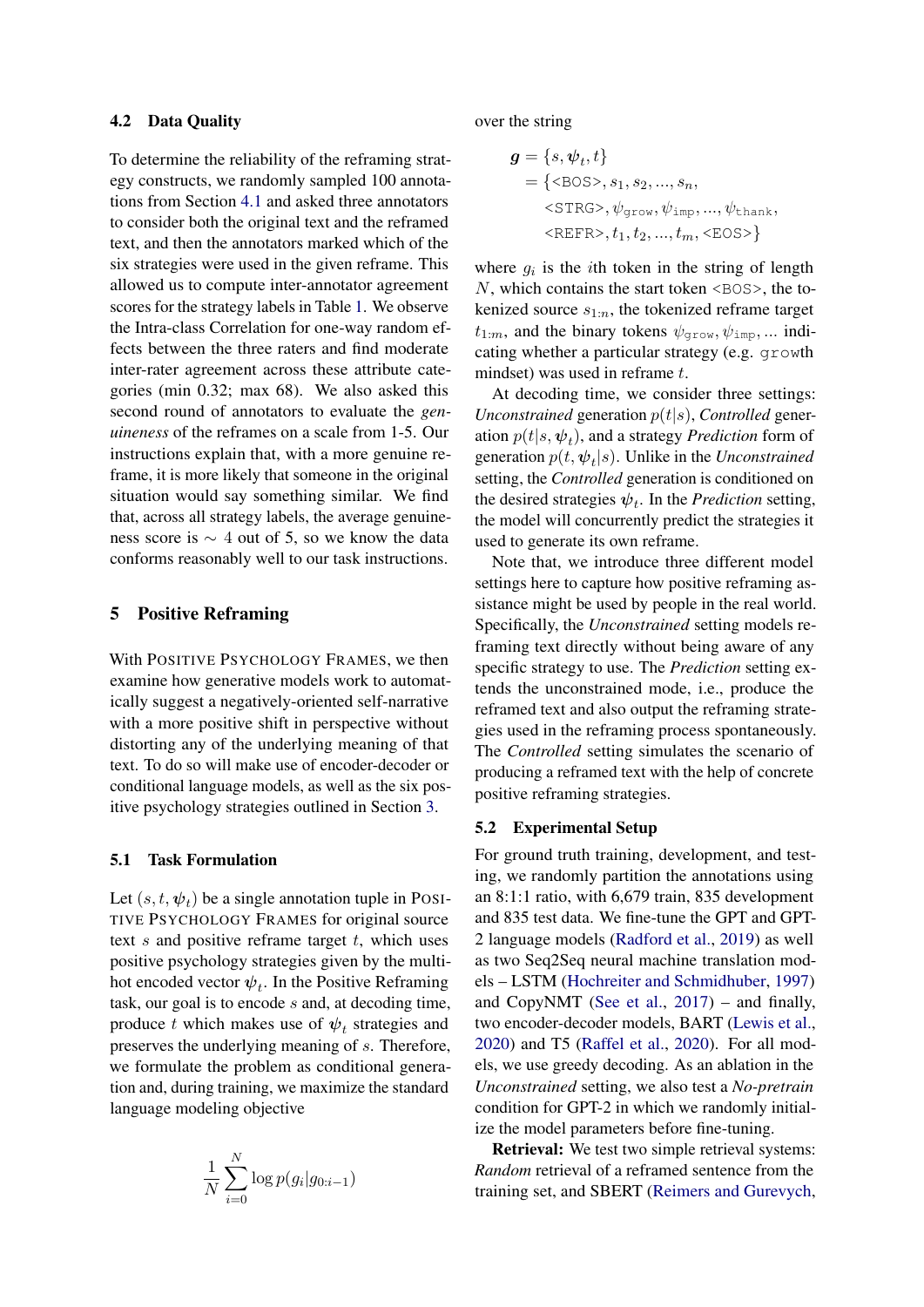<span id="page-5-0"></span>

|               |                      |                                                                                                        | <b>Automatic Evaluation</b>                          |                                                |                                                      |                                                  | <b>Human Evaluation</b>                              |                                                      |                                                      |                                                      |                                                      |                                                      |
|---------------|----------------------|--------------------------------------------------------------------------------------------------------|------------------------------------------------------|------------------------------------------------|------------------------------------------------------|--------------------------------------------------|------------------------------------------------------|------------------------------------------------------|------------------------------------------------------|------------------------------------------------------|------------------------------------------------------|------------------------------------------------------|
|               |                      | <b>Model</b>                                                                                           | $R-1$                                                | $R-2$                                          | $R-L$                                                | <b>BLEU</b>                                      | <b>BScore</b>                                        | $\Delta$ TB                                          | Avg. Len                                             | Meaning                                              | Positivity                                           | Fluency                                              |
|               | Retrieval            | Random<br><b>SBERT</b>                                                                                 | 9.6<br>15.2                                          | 3.6<br>1.9                                     | 8.4<br>12.8                                          | 0.17<br>1.47                                     | 84.8<br>87.6                                         | 0.36<br>0.36                                         | 20.0<br>17.7                                         | 2.79<br>3.45                                         | 3.03<br>3.97                                         | 3.60<br>4.16                                         |
|               | Few-shot             | GPT-3<br>GPT-Neo                                                                                       | 18.3<br>18.7                                         | 3.4<br>3.4                                     | 15.5<br>16.0                                         | 2.9<br>3.0                                       | 88.2<br>88.2                                         | 0.44<br>0.40                                         | 17.3<br>17.6                                         | 3.73<br>3.69                                         | 4.17<br>4.16                                         | 4.27<br>4.21                                         |
| Unconstrained | p(t s)               | <b>GPT</b><br>GPT-2 No-pretrain<br>$GPT-2$<br>Seq2Seq-LSTM<br>CopyNMT<br>T <sub>5</sub><br><b>BART</b> | 13.3<br>13.2<br>20.9<br>15.7<br>20.8<br>27.4<br>27.7 | 1.8<br>1.3<br>4.6<br>1.4<br>5.0<br>9.8<br>10.8 | 11.3<br>11.4<br>17.7<br>12.4<br>18.0<br>23.8<br>24.3 | 1.1<br>0.66<br>4.2<br>0.73<br>4.0<br>8.7<br>10.3 | 86.4<br>89.6<br>88.5<br>85.6<br>85.7<br>88.7<br>89.3 | 0.37<br>0.37<br>0.35<br>0.49<br>0.32<br>0.38<br>0.23 | 21.1<br>16.9<br>20.0<br>25.8<br>16.1<br>35.3<br>24.4 | 3.55<br>3.11<br>3.58<br>3.33<br>3.57<br>4.09<br>4.13 | 3.91<br>3.66<br>4.01<br>4.15<br>3.69<br>3.79<br>3.81 | 4.08<br>3.96<br>4.18<br>4.10<br>3.91<br>4.06<br>4.15 |
| Predict       | $p(t,\bm{\psi}_t s)$ | T <sub>5</sub><br><b>BART</b>                                                                          | 27.5<br>27.3                                         | 10.5<br>10.2                                   | 24.0<br>24.1                                         | 11.0<br>9.85                                     | 89.0<br>89.4                                         | 0.23<br>0.32                                         | 25.1<br>23.4                                         | 4.10<br>4.09                                         | 3.64<br>3.95                                         | 4.11<br>4.11                                         |
| Control       | $p(t s,\psi_t)$      | T <sub>5</sub><br><b>BART</b>                                                                          | 27.7<br>28.8                                         | 10.0<br>10.9                                   | 23.9<br>25.1                                         | 8.8<br>10.1                                      | 88.8<br>89.6                                         | 0.36<br>0.27                                         | 35.0<br>24.7                                         | 4.11<br>4.23                                         | 3.89<br>4.07                                         | 4.07<br>4.27                                         |
|               |                      | Human                                                                                                  | 100                                                  | 100                                            | 100                                                  | 100                                              | 100                                                  | 0.35                                                 | 17.4                                                 | 3.80                                                 | 3.82                                                 | 4.18                                                 |

Table 2: Positive reframing results meausred by Meaning including ROUGE-1 (R-1), ROUGE-1 (R-2), ROUGE-L (R-L), BLEU, BERTScore (BScore), Positivity via  $\Delta$  TextBlob ( $\Delta$  TB) and Fluency. State-of-the-art models can generate meaningpreserving reframes in the unconstrained setting  $p(t|s)$  and strategy-predictive setting  $p(t, \psi_t|s)$  as well as when we condition the generation to use the reframing strategy from the ground truth  $p(t|s, \psi_t)$ . The best in-category performance is **bolded**; best overall performance is highlighted .

[2019\)](#page-12-13) retrieval, which finds the most similar  $t$  in train by cosine similarity and retrieves one of the corresponding ground-truth  $r$  from the training set.

Few-shot Learning: [Brown et al.](#page-8-8) [\(2020\)](#page-8-8) shows the few-shot capabilities of language models and especially larger models like GPT-3. We evaluate few-shot abilities of both GPT-3 and its opensource implementation, GPT-Neo [\(Black et al.,](#page-8-9) [2021\)](#page-8-9) using  $k = 5$  exemplars (See Appendix [C\)](#page-15-1).

## 5.3 Evaluation

Following other style transfer work with a parallel corpus [\(Jhamtani et al.,](#page-10-18) [2017;](#page-10-18) [Xu et al.,](#page-13-0) [2012\)](#page-13-0), we evaluate our models for semantic similarity with the ground truth using the BLEU [\(Pa](#page-12-14)[pineni et al.,](#page-12-14) [2002\)](#page-12-14), ROUGE [\(Lin,](#page-11-15) [2004\)](#page-11-15), and BERTScore [\(Zhang et al.,](#page-13-18) [2020a\)](#page-13-18). Since there are two ground truth annotations per tweet, we take the maximum of the two scores and report the average across these maxima. We also report  $\Delta TextBlob$ or the average change in sentiment score according to TextBlob [\(Loria,](#page-11-13) [2018\)](#page-11-13). Finally, we conduct human evaluation in which 50 items are distributed to 3 raters who score the reframed sentences for three

criteria, each on a scale from 1 to 5. The criteria include *Meaning Preservation* [\(Shang et al.,](#page-12-4) [2019\)](#page-12-4), our task-specific objective, as well as the *Positivity* and *Fluency* of the generated text, following the sentiment style transfer literature [\(Luo et al.,](#page-11-16) [2019\)](#page-11-16)

#### <span id="page-5-1"></span>5.4 Results

Automatic Evaluation Across these metrics (Table [2,](#page-5-0) *left*) in the unconstrained generation setting, the BART model provided the highest quality of positive reframes, while GPT provided the worst quality with results similar to the *No-pretrain* version of GPT-2. The pre-trained version of GPT-2 was trained on English web text, while GPT was trained on works of fiction, so it appears that pretraining decisions can affect performance.

We tested the two best-performing models, T-5 and BART, on the controlled generation and strategy-prediction settings as well and found that the both models performed reasonably. Overall, controlled generation boosts performance, since the model can target the gold standard's strategies, but these improvements are only slight (see the *Controlled* part in Table [2\)](#page-5-0). This warrants further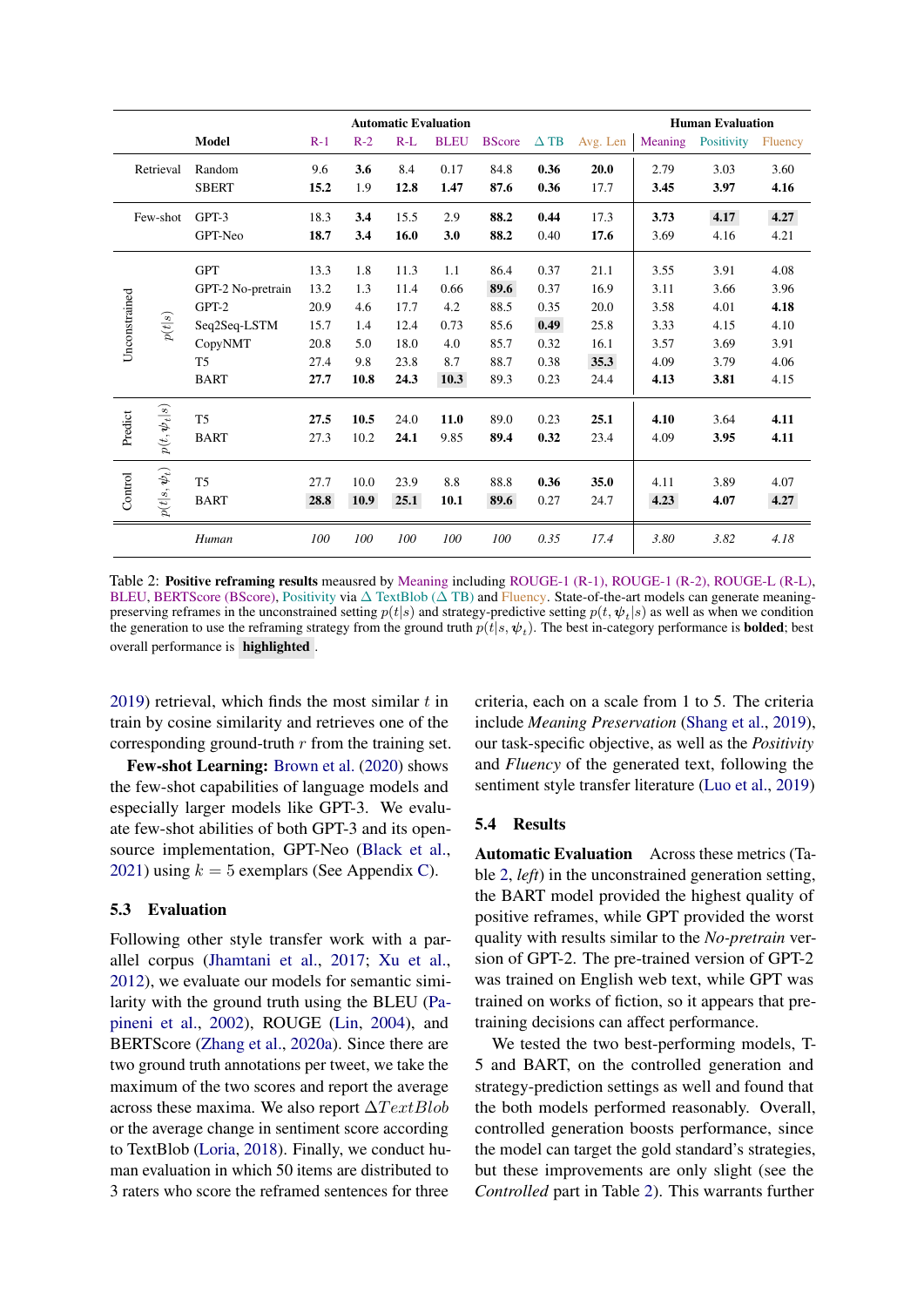investigation: in Section [5.6,](#page-6-0) we explore models' ability to identify the underlying strategies given an existing reframe to understand whether models can make sense of these underlying constructs.

Unsurprisingly, all supervised models outperformed our simple retrieval baselines. Most interestingly, few-shot GPT-3 and GPT-Neo also could not match the supervised models in terms of overlap with the ground truth (ROUGE, BLEU, BERTScore), but they still achieved a comparable positive shift in sentiment ( $\Delta$  TextBlob).

Human Evaluation Human judgments both support and elaborate on the automatic evaluation findings. For our best performing BART and T-5 models, the average scores are very high, even surpassing the quality of the *Human* gold standard in all of the unconstrained, predictive, and controlled settings. These systems most effectively induce a natural-sounding positive reframe while also *preserving the meaning* of the original text. This is critical: controlled BART model scored 4.07 in Positivity and 4.27 in Fluency while also achieving the winning Meaning preservation score.

In contrast with BART, the few-shot systems fail to preserve the meaning of the original sentence, despite their ability to articulately induce a more positive sentiment (Positivity scores up to 4.17; Fluency scores up to 4.27). Meaning preservation is absolutely critical for this task. From these results, we can conclude that, at the present time, supervised learning may be the most viable option for achieving reliable positive reframing results. POSITIVE PSYCHOLOGY FRAMES will facilitate ongoing efforts in this direction.

Qualitative Investigation Table [3](#page-7-0) shows example reframes generated by our best controlled BART model, with one example for each strategy (for a similar comparison between *models*, see Table [5](#page-17-0) in Appendix [D\)](#page-16-0). We see that, even without explicit lexical overlap between the generation and ground truth, the model reframes can still shift the cognitive distortions and negative outlook to a more positive perspective. In each of these examples, the model does so without losing the underlying meaning of the original text. Transformer-based models appear to be capable of solving our task with reasonable success. However, success can be highly variable (as evidenced by Table [5\)](#page-17-0), so there is still room for significant improvement.

#### <span id="page-6-1"></span>5.5 Error Analysis

We manually go through 100 randomly sampled model generations by our best controlled BART model, and summarize the main error classes here. We manually investigated 100 randomly sampled model generations by our best controlled BART model, and summarize the four largest error classes here. First, 26% of generations contained (1) insubstantial changes. These were especially prominent in the *neutralizing* strategy where the model would swap only a few negative words, like changing the phrase "*I hate it*" to "*I don't like it.*" On the other hand, some reframed generations were so drastically modified they contained (2) contradictions to the premise (9% of instances). For example, "*Feel like crying, this math class is impossible to pass*" was transformed into "*This math class is hard, but I know I can pass it*" – a failure of meaning preservation. More concerningly, the system can generate (3) self-contradictions  $(6\%)$  like the phrase, "*I don't like opening up to people, but I'm glad I have the courage to do it.*" Finally, like many other NLG systems, our system can produce (4) hallucinations (2%) with unmotivated perspectives, like mentioning a *good night sleep* when the original post was about nosebleeds in the bath.

#### <span id="page-6-0"></span>5.6 Frame Strategy Classification

In Section [5.4,](#page-5-1) we observed only slight performance gains when conditioning the generation based on the ground-truth reframing strategy (*Control* section in Table [2\)](#page-5-0). For this reason, we take a closer look at whether models can reliably understand and classify the reframe strategies underlying a given source-reframe text pair. We formulate this problem as a multi-label multi-class classification task over sentence pairs  $(s, t)$ . Given both the source text and positive reframe target in the annotation tuple  $(s, t)$  from POSITIVE PSYCHOL-OGY FRAMES, we predict the multi-hot encoded strategy vector  $\psi_t = [s_{\text{grow}}; s_{\text{imp}}; ...; s_{\text{thank}}]$  using transformer models. We experiment with a set of state-of-the-art classifiers, including BERT [\(De](#page-9-22)[vlin et al.,](#page-9-22) [2019\)](#page-9-22), RoBERTA [\(Liu et al.,](#page-11-17) [2019\)](#page-11-17), and XLNet [\(Yang et al.,](#page-13-19) [2019\)](#page-13-19).

As shown in Table [4,](#page-7-1) all of the classification models can learn to recognize the thankfulness, optimism, and growth mindset strategies with moderate reliability  $(F_1 > 0.60)$ . Although XLNet model cannot identify the neutralizing strategy very well, BERT and RoBERTa models can achieve an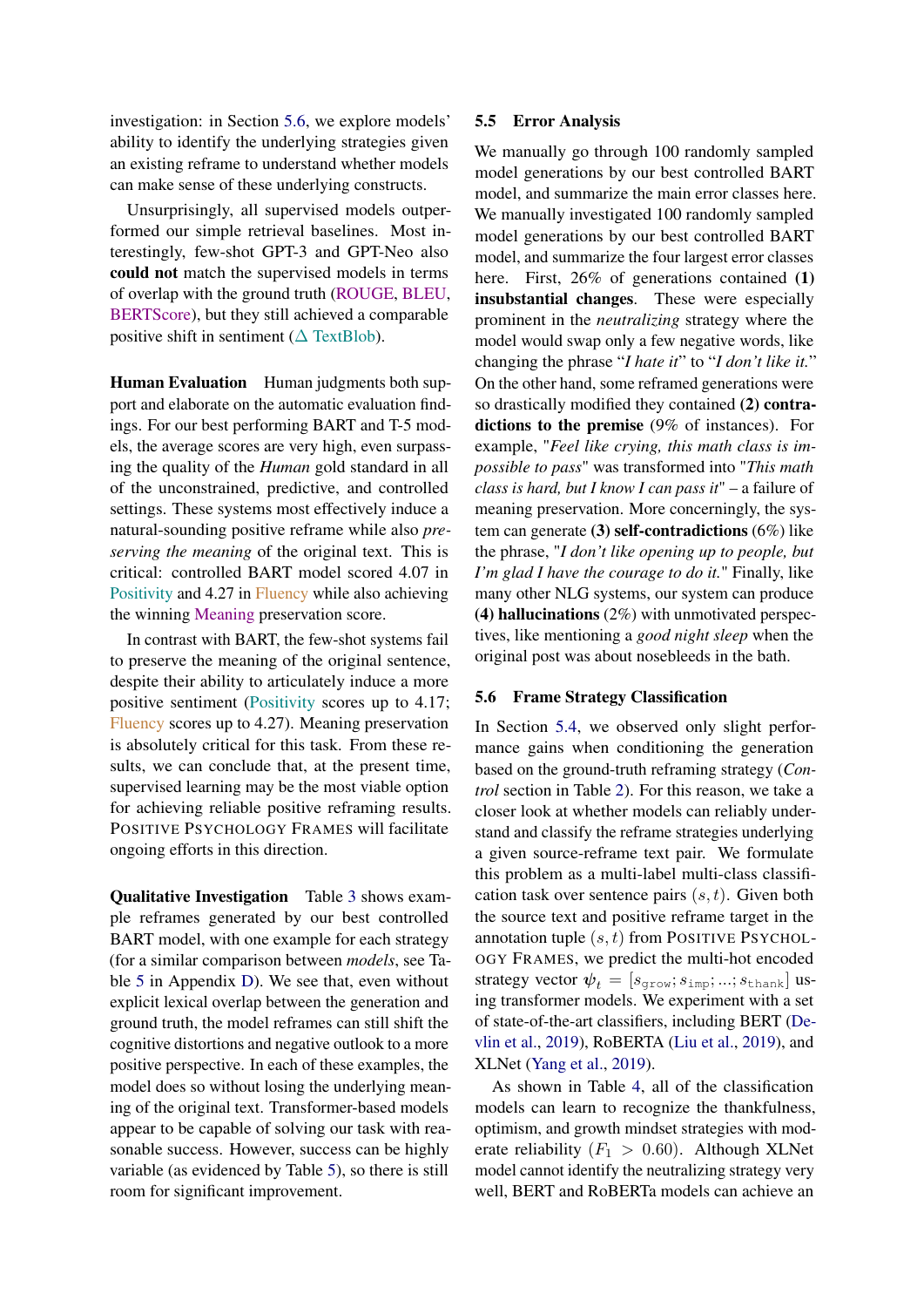<span id="page-7-0"></span>

| <b>Original Text</b>                                                                                                                                  | <b>Strategy</b>      | <b>Positive Reframe</b>                                                                                                                                                                                                                                 |
|-------------------------------------------------------------------------------------------------------------------------------------------------------|----------------------|---------------------------------------------------------------------------------------------------------------------------------------------------------------------------------------------------------------------------------------------------------|
| (a) Could someone just give me like<br>\$1000? It would change my life, stressing<br>about rent, bills and food money is just<br>the worst.           | growth               | I need to learn how to manage my money better so that I don't have to stress about<br>rent, bills and food money.<br>Time to focus on making a budget, so I don't have to stress about rent, bills, and<br>food money.                                  |
| (b) I just went back to school today And<br>I'm already stressed cause we have<br><b>MIDTERMS NEXT WEEK !!! AND</b><br>THIS WEEKEND - JAM PACKED :- ( |                      | I just went back to school today and I'm already stressed because we have midterms<br>impermanence next week and this weekend - JAM PACKED<br>Well, just think by the end of next week we'll be all done with the midterms!                             |
| (c) talacre beach really need to sort there<br>checking in routeen caravans are never<br>ready 30mins later and still sat in the car<br>waiting       | neutralizing         | The caravans at Talacre beach need to sort out their check-in process, so the kids<br>don't get stuck in the car.<br>Talacre beach's check in process could do with some improvement to reduce the<br>wait time for customers.                          |
| (d) So glad that tomorrow is Friday. This<br>has seriously been the longest week of my<br>life! tired                                                 | optimism             | I'm glad that tomorrow is Friday. This week has been long, but I'm looking forward<br>to the weekend.<br>I'm glad the weekend is coming up, so I can rest.                                                                                              |
| (e) Sometimes I get these impulses to just<br>throw a tantrum. Like throw/break things,<br>cry and scream.                                            | self-<br>affirmation | Sometimes I get these impulses to just throw a tantrum. Like throw/break things,<br>cry and scream. But I'm strong, and I know I can handle it.<br>It's normal for to feel overwhelmed sometimes but I know I am strong to handle and<br>go through it. |
| (f) The fact that my mom's been calling<br>me every night to calm me down from<br>school says so much. I've needed it these<br>past few days          | thankfulness         | I'm really lucky to have such a caring mum who is willing to call me every night<br>when I'm having a hard time.<br>My mom has been calling me every night to calm me down from school. I've needed<br>it these past few days. I'm thankful for her.    |

Table 3: Example reframes. We examine one original text for each of the strategies in our dataset along with its BARTgenerated positive reframe (first row of each block) and its ground truth reframe (*italics* in second row of each block). Even when the generations differ from the ground truth, the model's reframes are largely successful at shifting the perspective while still maintaining the underlying meaning of the original text.

<span id="page-7-1"></span>

| <b>Strategy</b>     | <b>BERT</b> | <b>ROBERTA</b> | <b>XLNet</b> | <b>Support</b> |
|---------------------|-------------|----------------|--------------|----------------|
| <b>Thankfulness</b> | 0.71        | 0.69           | 0.71         | 109            |
| Neutralizing        | 0.59        | 0.60           | 0.49         | 302            |
| Optimism            | 0.72        | 0.71           | 0.72         | 400            |
| Impermanence        | 0.55        | 0.55           | 0.54         | 157            |
| Growth              | 0.61        | 0.63           | 0.67         | 22.1           |
| Self Affirmation    | 0.43        | 0.44           | 0.39         | 76             |

Table 4: Strategy classification F1 scores

F1 score of around 0.6. The impermanence and self-affirmation strategies appear more challenging for all three models to identify. Overall, the results here show that this task is tractable: reframe strategies are learnable by various classification models. This further supports the reliability of our Positive Psychology framework, confirming what we found with human reliability metrics in Section [4.2.](#page-4-0) Although we mainly treat this frame strategy classification as a robustness check and deep dive into the role of framing strategies, this task can also be a novel NLP or computational social science application on its own, i.e., determining the positive reframing relation between a pair of sentences.

## 6 Discussion and Conclusion

This work introduces a new and challenging NLG task called *positive reframing*. The objective is to construct a more positive outlook as a way of rephrasing a negative source text such that the meaning of that source is preserved. Our parallel dataset, POSITIVE PSYCHOLOGY FRAMES, will serve as a benchmark that will enable sustained work on this task. We experiment with many of the leading style-transfer models and show that these models can learn to shift from a negative to a more positive perspective using a combination of strategies from positive psychology. Importantly, the best models are fluent and effective reframing systems that can learn to largely preserve the meaning of the original text, even under a perspective shift. However, these models still struggle to generate reasonable positive perspectives, and even the best models are still prone to errors. We discuss four key error classes: insubstantial changes, contradictions to the premise, self-contradictions, and hallucinations, as shown in Error Analyses in Section [5.5.](#page-6-1) Overall, this suggests that our dataset can serve as a useful benchmark for understanding well-motivated positive reframing strategies and equipping natural language generation systems with positive perspectives.

Future work can dive deeper into these issues by enforcing a stronger level of semantic equivalence between the generation and the source text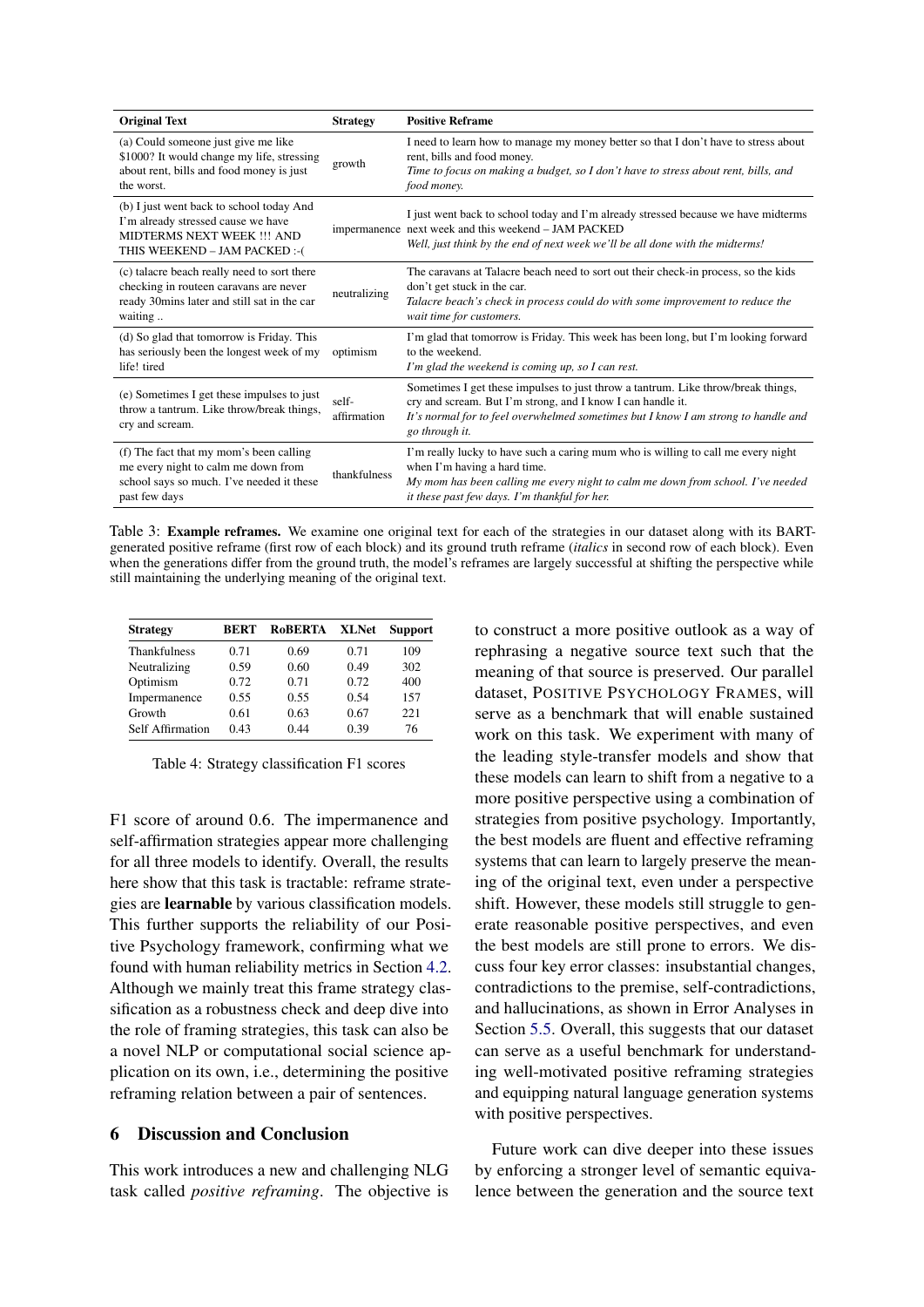[\(Nie et al.,](#page-12-15) [2019\)](#page-12-15). Even with semantic equivalence constraints, it would be necessary to also allow for the injection of new positive perspectives. Methods ranging from guided sequence generation [\(Krause](#page-10-19) [et al.,](#page-10-19) [2020\)](#page-10-19) or semantic attention-guided decoding [\(Nie et al.,](#page-12-15) [2019\)](#page-12-15) to pragmatic reconstruction [\(Shen](#page-12-16) [et al.,](#page-12-16) [2019\)](#page-12-16) and persona consistency [\(Kim et al.,](#page-10-20) [2020\)](#page-10-20) may all be applicable in follow-up studies.

## Acknowledgements

The authors would like to thank reviewers for their helpful insights and feedback. CZ is supported by the NSF Graduate Research Fellowship under Grant No. DGE-2039655 and DY is supported by the Microsoft Research Faculty Fellowship. This work is funded in part by a grant from Amazon.

#### Ethics

Annotation. We followed the guidelines for ethical annotation practices and crowdsourcing that are outlined in [\(Sheehan,](#page-12-17) [2018\)](#page-12-17), including paying workers a fair wage above the federal minimum. If workers contacted us with any questions or concerns, we responded promptly to them within 24 hours. In the task interface, in the header, we warned annotators that the content might be upsetting, and we gave the following recommendation: "*if any point you do not feel comfortable, please feel free to skip the HIT or take a break.*".

Deployment. Although this data is designed for pro-social outcomes (i.e. increasing positivity in text), there may be unexpected use-cases for this data, such as obfuscating impolite or even hateful data to avoid detection [\(ElSherief et al.,](#page-9-23) [2021\)](#page-9-23). The parallel structure of the data means it is also possible to invert the direction of the seq2seq task to introduce more negative or pessimistic perspectives into a positive source. This is not a particularly new risk, since sentiment style transfer can accomplish a similar outcome in this direction. Still, we will require interested parties to sign a data-use agreement that encourages only ethical uses of POSITIVE PSYCHOLOGY FRAMES.

#### References

<span id="page-8-4"></span>Lyn Y Abramson, Lauren B Alloy, Benjamin L Hankin, Gerald J Haeffel, Donal G MacCoon, and Brandon E Gibb. 2002. Cognitive vulnerability-stress models of depression in a self-regulatory and psychobiological context.

- <span id="page-8-0"></span>Mikel Artetxe, Gorka Labaka, and Eneko Agirre. 2018. [Unsupervised statistical machine translation.](https://doi.org/10.18653/v1/D18-1399) In *Proceedings of the 2018 Conference on Empirical Methods in Natural Language Processing*, pages 3632– 3642, Brussels, Belgium. Association for Computational Linguistics.
- <span id="page-8-10"></span>Livio Baldini Soares, Nicholas FitzGerald, Jeffrey Ling, and Tom Kwiatkowski. 2019. [Matching the](https://doi.org/10.18653/v1/P19-1279) [blanks: Distributional similarity for relation learn](https://doi.org/10.18653/v1/P19-1279)[ing.](https://doi.org/10.18653/v1/P19-1279) In *Proceedings of the 57th Annual Meeting of the Association for Computational Linguistics*, pages 2895–2905, Florence, Italy. Association for Computational Linguistics.
- <span id="page-8-1"></span>Sigal G Barsade. 2002. The ripple effect: Emotional contagion and its influence on group behavior. *Administrative science quarterly*, 47(4):644–675.
- <span id="page-8-9"></span>Sid Black, Leo Gao, Phil Wang, Connor Leahy, and Stella Biderman. 2021. [GPT-Neo: Large](http://github.com/eleutherai/gpt-neo) [scale autoregressive language modeling with mesh](http://github.com/eleutherai/gpt-neo)[tensorflow.](http://github.com/eleutherai/gpt-neo)
- <span id="page-8-6"></span>Lisa S Blackwell, Kali H Trzesniewski, and Carol Sorich Dweck. 2007. of intelligence predict achievement across an adolescent transition: A longitudinal study and an intervention. *Child development*, 78(1):246–263.
- <span id="page-8-8"></span>Tom B. Brown, Benjamin Mann, Nick Ryder, Melanie Subbiah, Jared Kaplan, Prafulla Dhariwal, Arvind Neelakantan, Pranav Shyam, Girish Sastry, Amanda Askell, Sandhini Agarwal, Ariel Herbert-Voss, Gretchen Krueger, Tom Henighan, Rewon Child, Aditya Ramesh, Daniel M. Ziegler, Jeffrey Wu, Clemens Winter, Christopher Hesse, Mark Chen, Eric Sigler, Mateusz Litwin, Scott Gray, Benjamin Chess, Jack Clark, Christopher Berner, Sam Mc-Candlish, Alec Radford, Ilya Sutskever, and Dario Amodei. 2020. [Language models are few-shot learn](https://proceedings.neurips.cc/paper/2020/hash/1457c0d6bfcb4967418bfb8ac142f64a-Abstract.html)[ers.](https://proceedings.neurips.cc/paper/2020/hash/1457c0d6bfcb4967418bfb8ac142f64a-Abstract.html) In *Advances in Neural Information Processing Systems 33: Annual Conference on Neural Information Processing Systems 2020, NeurIPS 2020, December 6-12, 2020, virtual*.
- <span id="page-8-5"></span>Jeni L Burnette and Eli J Finkel. 2012. Buffering against weight gain following dieting setbacks: An implicit theory intervention. *Journal of Experimental Social Psychology*, 48(3):721–725.

<span id="page-8-3"></span>David D Burns. 1981. *Feeling good*. Signet Book.

- <span id="page-8-2"></span>Charles S Carver, Christina Pozo, Suzanne D Harris, Victoria Noriega, Michael F Scheier, David S Robinson, Alfred S Ketcham, Frederick L Moffat Jr, and Kimberley C Clark. 1999. How coping mediates the effect of optimism on distress: a study of women with early stage breast cancer.
- <span id="page-8-7"></span>Charles S Carver, Michael F Scheier, and Suzanne C Segerstrom. 2010. Optimism. *Clinical psychology review*, 30(7):879–889.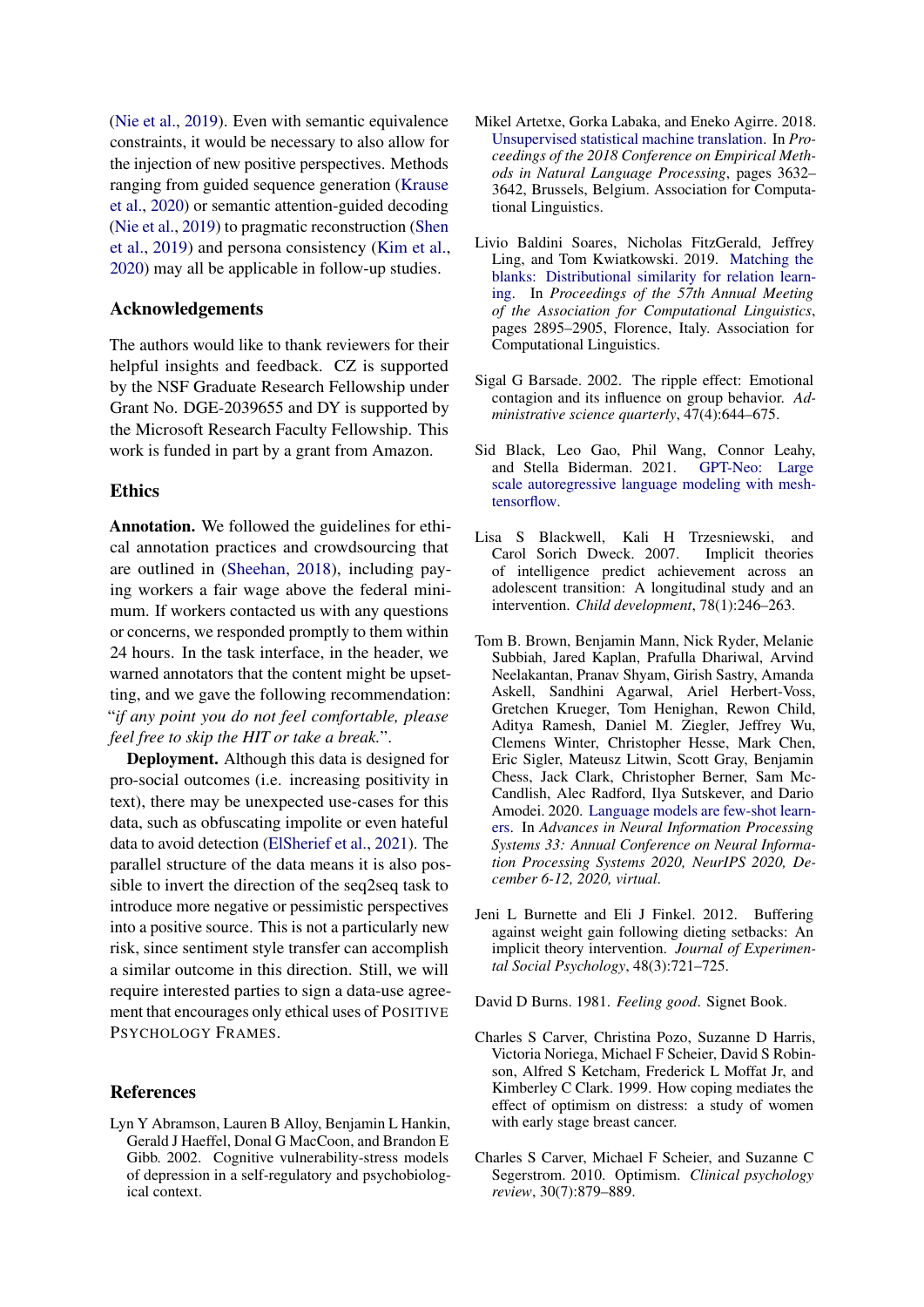- <span id="page-9-14"></span>Tuhin Chakrabarty, Christopher Hidey, and Smaranda Muresan. 2021. [ENTRUST: Argument reframing](https://doi.org/10.18653/v1/2021.naacl-main.394) [with language models and entailment.](https://doi.org/10.18653/v1/2021.naacl-main.394) In *Proceedings of the 2021 Conference of the North American Chapter of the Association for Computational Linguistics: Human Language Technologies*, pages 4958–4971, Online. Association for Computational Linguistics.
- <span id="page-9-3"></span>Geoffrey L Cohen, Julio Garcia, Nancy Apfel, and Allison Master. 2006. Reducing the racial achievement gap: A social-psychological intervention. *science*, 313(5791):1307–1310.
- <span id="page-9-18"></span>Geoffrey L Cohen and David K Sherman. 2014. The psychology of change: Self-affirmation and social psychological intervention. *Annual review of psychology*, 65:333–371.
- <span id="page-9-5"></span>Lorenzo Coviello, Yunkyu Sohn, Adam DI Kramer, Cameron Marlow, Massimo Franceschetti, Nicholas A Christakis, and James H Fowler. 2014. Detecting emotional contagion in massive social networks. *PloS one*, 9(3):e90315.
- <span id="page-9-16"></span>Alia J Crum, Peter Salovey, and Shawn Achor. 2013. Rethinking stress: the role of mindsets in determining the stress response. *Journal of personality and social psychology*, 104(4):716.
- <span id="page-9-21"></span>Thomas Davidson, Dana Warmsley, Michael Macy, and Ingmar Weber. 2017. [Automated hate speech](https://arxiv.org/abs/1703.04009) [detection and the problem of offensive language.](https://arxiv.org/abs/1703.04009) *ArXiv preprint*, abs/1703.04009.
- <span id="page-9-1"></span>Laurens Van den Bercken, Robert-Jan Sips, and Christoph Lofi. 2019. [Evaluating neural text simpli](https://doi.org/10.1145/3308558.3313630)[fication in the medical domain.](https://doi.org/10.1145/3308558.3313630) In *The World Wide Web Conference, WWW 2019, San Francisco, CA, USA, May 13-17, 2019*, pages 3286–3292. ACM.
- <span id="page-9-22"></span>Jacob Devlin, Ming-Wei Chang, Kenton Lee, and Kristina Toutanova. 2019. [BERT: Pre-training of](https://doi.org/10.18653/v1/N19-1423) [deep bidirectional transformers for language under](https://doi.org/10.18653/v1/N19-1423)[standing.](https://doi.org/10.18653/v1/N19-1423) In *Proceedings of the 2019 Conference of the North American Chapter of the Association for Computational Linguistics: Human Language Technologies, Volume 1 (Long and Short Papers)*, pages 4171–4186, Minneapolis, Minnesota. Association for Computational Linguistics.
- <span id="page-9-7"></span>Joerg Dietz, S Douglas Pugh, and Jack W Wiley. 2004. Service climate effects on customer attitudes: An examination of boundary conditions. *Academy of management journal*, 47(1):81–92.
- <span id="page-9-9"></span>James N Druckman. 2001. Using credible advice to overcome framing effects. *Journal of Law, Economics, and Organization*, 17(1):62–82.
- <span id="page-9-15"></span>Carol Dweck. 2016. What having a "growth mindset" actually means. *Harvard Business Review*, 13:213– 226.
- <span id="page-9-17"></span>Carol S Dweck and David S Yeager. 2019. Mindsets: A view from two eras. *Perspectives on Psychological science*, 14(3):481–496.
- <span id="page-9-11"></span>Paul Ekman, Richard J Davidson, and Wallace V Friesen. 1990. The duchenne smile: emotional expression and brain physiology: Ii. *Journal of personality and social psychology*, 58(2):342.
- <span id="page-9-23"></span>Mai ElSherief, Caleb Ziems, David Muchlinski, Vaishnavi Anupindi, Jordyn Seybolt, Munmun De Choudhury, and Diyi Yang. 2021. [Latent hatred: A bench](https://aclanthology.org/2021.emnlp-main.29)[mark for understanding implicit hate speech.](https://aclanthology.org/2021.emnlp-main.29) In *Proceedings of the 2021 Conference on Empirical Methods in Natural Language Processing*, pages 345– 363, Online and Punta Cana, Dominican Republic. Association for Computational Linguistics.
- <span id="page-9-20"></span>Robert A Emmons and Charles M Shelton. 2002. Gratitude and the science of positive psychology. *Handbook of positive psychology*, 18:459–471.
- <span id="page-9-19"></span>Robert D Enright and Richard P Fitzgibbons. 2000. *Helping clients forgive: An empirical guide for resolving anger and restoring hope.* American Psychological Association.
- <span id="page-9-10"></span>Cengiz Erisen, Milton Lodge, and Charles S Taber. 2014. Affective contagion in effortful political thinking. *Political Psychology*, 35(2):187–206.
- <span id="page-9-6"></span>Allan Filipowicz, Sigal Barsade, and Shimul Melwani. 2011. Understanding emotional transitions: the interpersonal consequences of changing emotions in negotiations. *Journal of personality and social psychology*, 101(3):541.
- <span id="page-9-12"></span>Barbara L Fredrickson. 2000. Extracting meaning from past affective experiences: The importance of peaks, ends, and specific emotions. *Cognition & Emotion*, 14(4):577–606.
- <span id="page-9-13"></span>Barbara L Fredrickson and Marcial F Losada. 2005. Positive affect and the complex dynamics of human flourishing. *American psychologist*, 60(7):678.
- <span id="page-9-0"></span>Zhenxin Fu, Xiaoye Tan, Nanyun Peng, Dongyan Zhao, and Rui Yan. 2018. [Style transfer in text: Explo](https://www.aaai.org/ocs/index.php/AAAI/AAAI18/paper/view/17015)[ration and evaluation.](https://www.aaai.org/ocs/index.php/AAAI/AAAI18/paper/view/17015) In *Proceedings of the Thirty-Second AAAI Conference on Artificial Intelligence, (AAAI-18), the 30th innovative Applications of Artificial Intelligence (IAAI-18), and the 8th AAAI Symposium on Educational Advances in Artificial Intelligence (EAAI-18), New Orleans, Louisiana, USA, February 2-7, 2018*, pages 663–670. AAAI Press.
- <span id="page-9-8"></span>Simon Gächter, Henrik Orzen, Elke Renner, and Chris Starmer. 2009. Are experimental economists prone to framing effects? a natural field experiment. *Journal of Economic Behavior & Organization*, 70(3):443–446.
- <span id="page-9-4"></span>Catherine Good, Joshua Aronson, and Michael Inzlicht. 2003. Improving adolescents' standardized test performance: An intervention to reduce the effects of stereotype threat. *Journal of Applied Developmental Psychology*, 24(6):645–662.
- <span id="page-9-2"></span>Herbert P Grice. 1975. Logic and conversation. In *Speech acts*, pages 41–58. Brill.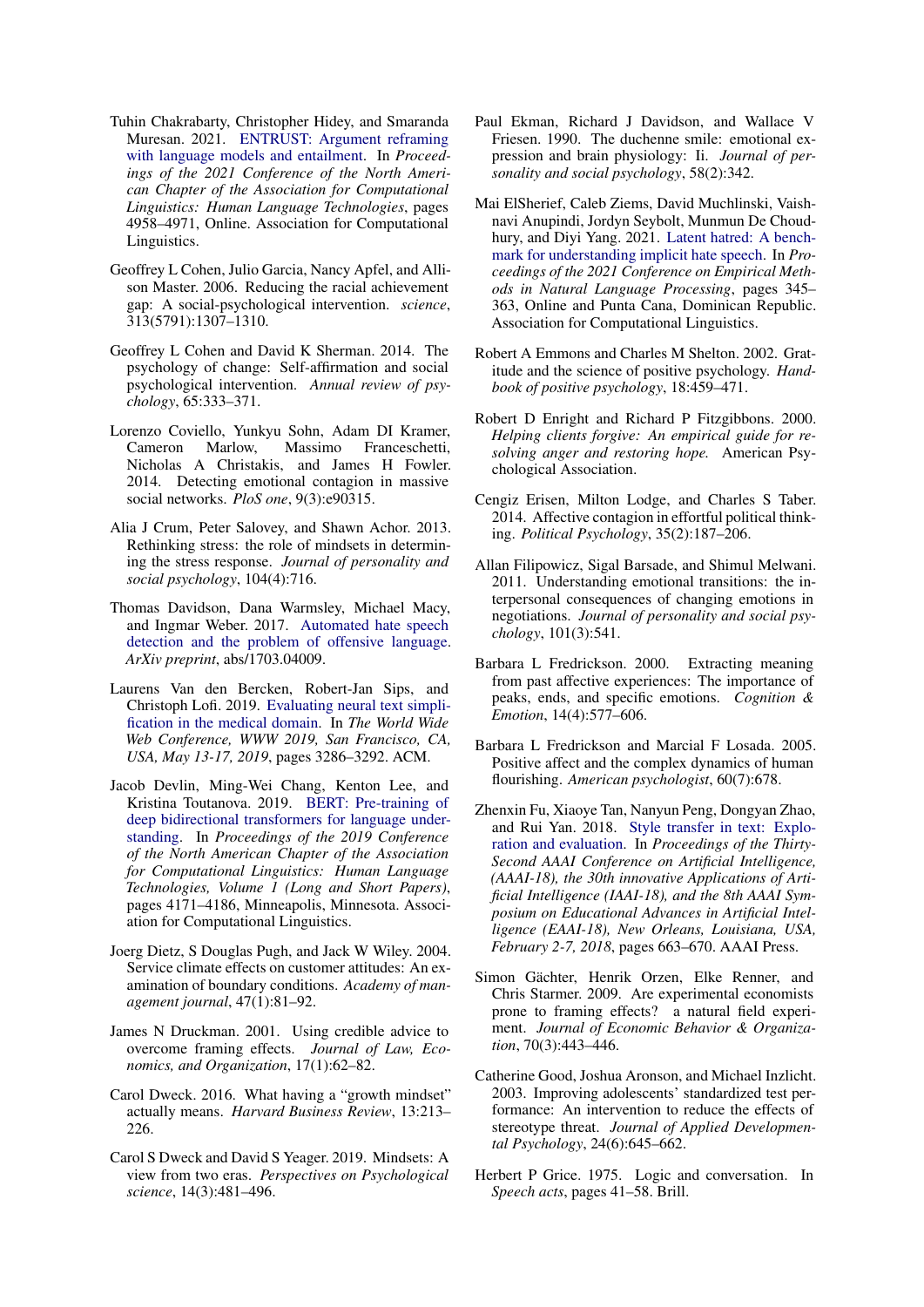- <span id="page-10-16"></span>Chris Grier, Kurt Thomas, Vern Paxson, and Michael Zhang. 2010. @ spam: the underground on 140 characters or less. In *Proceedings of the 17th ACM conference on Computer and communications security*, pages 27–37.
- <span id="page-10-13"></span>James J Gross. 2013. *Handbook of emotion regulation*. Guilford publications.
- <span id="page-10-21"></span>Xu Han, Hao Zhu, Pengfei Yu, Ziyun Wang, Yuan Yao, Zhiyuan Liu, and Maosong Sun. 2018. [FewRel:](https://doi.org/10.18653/v1/D18-1514) [A large-scale supervised few-shot relation classifica](https://doi.org/10.18653/v1/D18-1514)[tion dataset with state-of-the-art evaluation.](https://doi.org/10.18653/v1/D18-1514) In *Proceedings of the 2018 Conference on Empirical Methods in Natural Language Processing*, pages 4803– 4809, Brussels, Belgium. Association for Computational Linguistics.
- <span id="page-10-4"></span>Alex HS Harris, Carl E Thoresen, and Shane J Lopez. 2007. Integrating positive psychology into counseling: Why and (when appropriate) how. *Journal of Counseling & Development*, 85(1):3–13.
- <span id="page-10-10"></span>Elaine Hatfield, John T Cacioppo, and Richard L Rapson. 1993. Emotional contagion. *Current directions in psychological science*, 2(3):96–100.
- <span id="page-10-5"></span>Ruining He and Julian J. McAuley. 2016. [Ups and](https://doi.org/10.1145/2872427.2883037) [downs: Modeling the visual evolution of fashion](https://doi.org/10.1145/2872427.2883037) [trends with one-class collaborative filtering.](https://doi.org/10.1145/2872427.2883037) In *Proceedings of the 25th International Conference on World Wide Web, WWW 2016, Montreal, Canada, April 11 - 15, 2016*, pages 507–517. ACM.
- <span id="page-10-17"></span>Sepp Hochreiter and Jürgen Schmidhuber. 1997. Long short-term memory. *Neural computation*, 9(8):1735–1780.
- <span id="page-10-0"></span>Eduard Hovy. 1987. Generating natural language under pragmatic constraints. *Journal of Pragmatics*, 11:689–719.
- <span id="page-10-2"></span>Zhiting Hu, Zichao Yang, Xiaodan Liang, Ruslan Salakhutdinov, and Eric P. Xing. 2017. [Toward con](http://proceedings.mlr.press/v70/hu17e.html)[trolled generation of text.](http://proceedings.mlr.press/v70/hu17e.html) In *Proceedings of the 34th International Conference on Machine Learning, ICML 2017, Sydney, NSW, Australia, 6-11 August 2017*, volume 70 of *Proceedings of Machine Learning Research*, pages 1587–1596. PMLR.
- <span id="page-10-3"></span>Yufang Huang, Wentao Zhu, Deyi Xiong, Yiye Zhang, Changjian Hu, and Feiyu Xu. 2020. [Cycle](https://doi.org/10.18653/v1/2020.coling-main.201)[consistent adversarial autoencoders for unsuper](https://doi.org/10.18653/v1/2020.coling-main.201)[vised text style transfer.](https://doi.org/10.18653/v1/2020.coling-main.201) In *Proceedings of the 28th International Conference on Computational Linguistics*, pages 2213–2223, Barcelona, Spain (Online). International Committee on Computational Linguistics.
- <span id="page-10-18"></span>Harsh Jhamtani, Varun Gangal, Eduard Hovy, and Eric Nyberg. 2017. [Shakespearizing modern language](https://doi.org/10.18653/v1/W17-4902) [using copy-enriched sequence to sequence models.](https://doi.org/10.18653/v1/W17-4902) In *Proceedings of the Workshop on Stylistic Variation*, pages 10–19, Copenhagen, Denmark. Association for Computational Linguistics.
- <span id="page-10-1"></span>Di Jin, Zhijing Jin, Zhiting Hu, Olga Vechtomova, and Rada Mihalcea. 2020. [Deep learning for text style](https://arxiv.org/abs/2011.00416) [transfer: A survey.](https://arxiv.org/abs/2011.00416) *ArXiv preprint*, abs/2011.00416.
- <span id="page-10-7"></span>Zhijing Jin, Di Jin, Jonas Mueller, Nicholas Matthews, and Enrico Santus. 2019. [IMaT: Unsupervised text](https://doi.org/10.18653/v1/D19-1306) [attribute transfer via iterative matching and transla](https://doi.org/10.18653/v1/D19-1306)[tion.](https://doi.org/10.18653/v1/D19-1306) In *Proceedings of the 2019 Conference on Empirical Methods in Natural Language Processing and the 9th International Joint Conference on Natural Language Processing (EMNLP-IJCNLP)*, pages 3097–3109, Hong Kong, China. Association for Computational Linguistics.
- <span id="page-10-15"></span>V. Job, G. Walton, K. Bernecker, and C. Dweck. 2015. Implicit theories about willpower predict selfregulation and grades in everyday life. *Journal of personality and social psychology*, 108 4:637–47.
- <span id="page-10-14"></span>Veronika Job, Carol S Dweck, and Gregory M Walton. 2010. Ego depletionis it all in your head? implicit theories about willpower affect self-regulation. *Psychological science*, 21(11):1686–1693.
- <span id="page-10-11"></span>Stefanie K Johnson. 2009. Do you feel what i feel? mood contagion and leadership outcomes. *The Leadership Quarterly*, 20(5):814–827.
- <span id="page-10-20"></span>Hyunwoo Kim, Byeongchang Kim, and Gunhee Kim. 2020. [Will I sound like me? improving persona](https://doi.org/10.18653/v1/2020.emnlp-main.65) [consistency in dialogues through pragmatic self](https://doi.org/10.18653/v1/2020.emnlp-main.65)[consciousness.](https://doi.org/10.18653/v1/2020.emnlp-main.65) In *Proceedings of the 2020 Conference on Empirical Methods in Natural Language Processing (EMNLP)*, pages 904–916, Online. Association for Computational Linguistics.
- <span id="page-10-8"></span>Elizaveta Korotkova, Agnes Luhtaru, Maksym Del, Krista Liin, Daiga Deksne, and Mark Fishel. 2019. [Grammatical error correction and style transfer via](https://arxiv.org/abs/1903.11283) [zero-shot monolingual translation.](https://arxiv.org/abs/1903.11283) *ArXiv preprint*, abs/1903.11283.
- <span id="page-10-19"></span>Ben Krause, Akhilesh Deepak Gotmare, Bryan Mc-Cann, Nitish Shirish Keskar, Shafiq Joty, Richard Socher, and Nazneen Fatema Rajani. 2020. [Gedi:](https://arxiv.org/abs/2009.06367) [Generative discriminator guided sequence genera](https://arxiv.org/abs/2009.06367)[tion.](https://arxiv.org/abs/2009.06367) *ArXiv preprint*, abs/2009.06367.
- <span id="page-10-12"></span>Nathaniel M Lambert, Frank D Fincham, and Tyler F Stillman. 2012. Gratitude and depressive symptoms: The role of positive reframing and positive emotion. *Cognition & emotion*, 26(4):615–633.
- <span id="page-10-9"></span>Guillaume Lample, Alexis Conneau, Ludovic Denoyer, and Marc'Aurelio Ranzato. 2018. [Unsupervised ma](https://openreview.net/forum?id=rkYTTf-AZ)[chine translation using monolingual corpora only.](https://openreview.net/forum?id=rkYTTf-AZ) In *6th International Conference on Learning Representations, ICLR 2018, Vancouver, BC, Canada, April 30 - May 3, 2018, Conference Track Proceedings*. OpenReview.net.
- <span id="page-10-6"></span>Guillaume Lample, Sandeep Subramanian, Eric Michael Smith, Ludovic Denoyer, Marc'Aurelio Ranzato, and Y-Lan Boureau. 2019. [Multiple-attribute text rewriting.](https://openreview.net/forum?id=H1g2NhC5KQ) In *7th International Conference on Learning Representations,*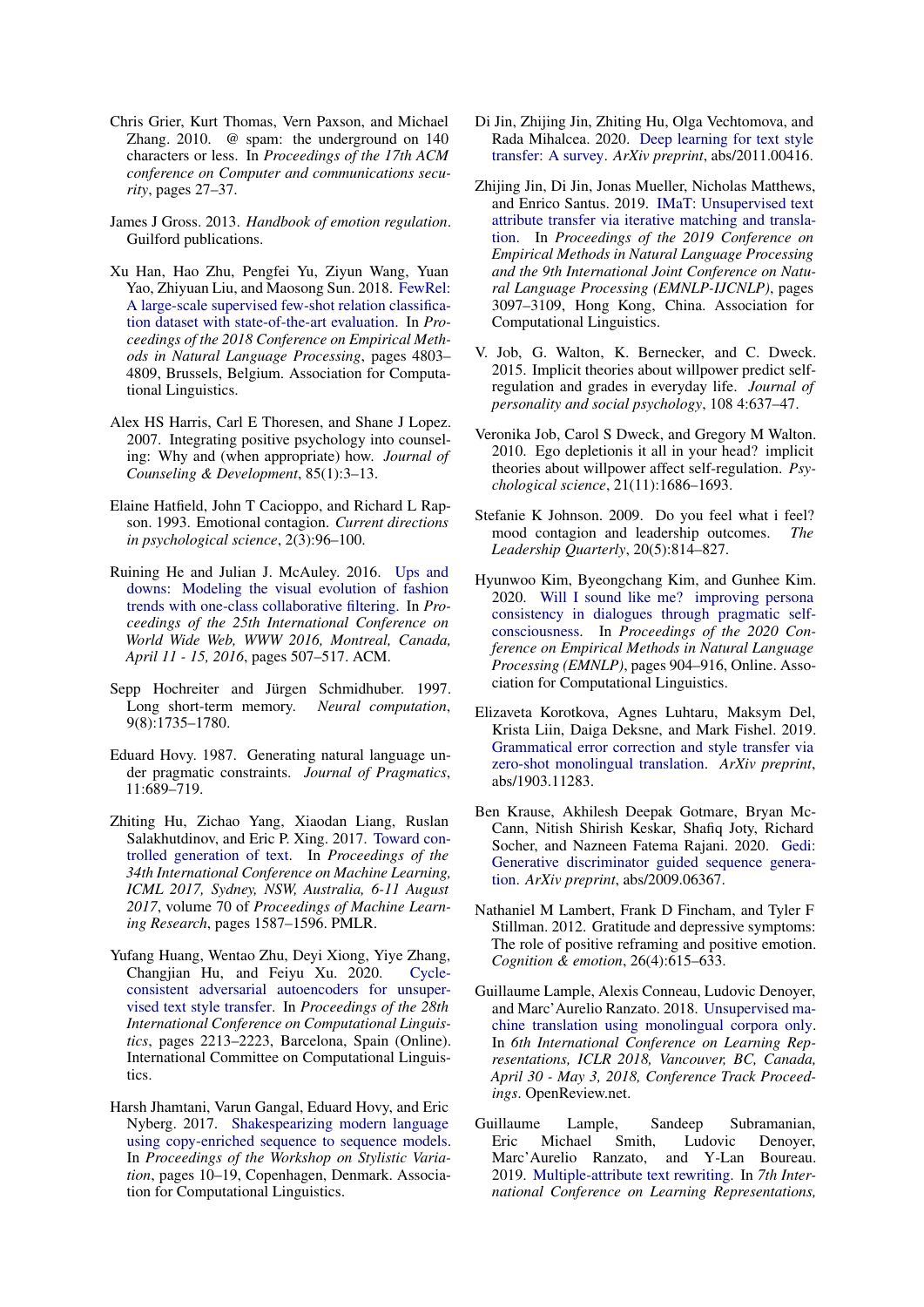*ICLR 2019, New Orleans, LA, USA, May 6-9, 2019*. OpenReview.net.

- <span id="page-11-14"></span>Mike Lewis, Yinhan Liu, Naman Goyal, Marjan Ghazvininejad, Abdelrahman Mohamed, Omer Levy, Veselin Stoyanov, and Luke Zettlemoyer. 2020. [BART: Denoising sequence-to-sequence pre](https://doi.org/10.18653/v1/2020.acl-main.703)[training for natural language generation, translation,](https://doi.org/10.18653/v1/2020.acl-main.703) [and comprehension.](https://doi.org/10.18653/v1/2020.acl-main.703) In *Proceedings of the 58th Annual Meeting of the Association for Computational Linguistics*, pages 7871–7880, Online. Association for Computational Linguistics.
- <span id="page-11-6"></span>Dianqi Li, Yizhe Zhang, Zhe Gan, Yu Cheng, Chris Brockett, Bill Dolan, and Ming-Ting Sun. 2019. [Do](https://doi.org/10.18653/v1/D19-1325)[main adaptive text style transfer.](https://doi.org/10.18653/v1/D19-1325) In *Proceedings of the 2019 Conference on Empirical Methods in Natural Language Processing and the 9th International Joint Conference on Natural Language Processing (EMNLP-IJCNLP)*, pages 3304–3313, Hong Kong, China. Association for Computational Linguistics.
- <span id="page-11-7"></span>Juncen Li, Robin Jia, He He, and Percy Liang. 2018. [Delete, retrieve, generate: a simple approach to sen](https://doi.org/10.18653/v1/N18-1169)[timent and style transfer.](https://doi.org/10.18653/v1/N18-1169) In *Proceedings of the 2018 Conference of the North American Chapter of the Association for Computational Linguistics: Human Language Technologies, Volume 1 (Long Papers)*, pages 1865–1874, New Orleans, Louisiana. Association for Computational Linguistics.
- <span id="page-11-15"></span>Chin-Yew Lin. 2004. [ROUGE: A package for auto](https://aclanthology.org/W04-1013)[matic evaluation of summaries.](https://aclanthology.org/W04-1013) In *Text Summarization Branches Out*, pages 74–81, Barcelona, Spain. Association for Computational Linguistics.
- <span id="page-11-17"></span>Yinhan Liu, Myle Ott, Naman Goyal, Jingfei Du, Mandar Joshi, Danqi Chen, Omer Levy, Mike Lewis, Luke Zettlemoyer, and Veselin Stoyanov. 2019. [Roberta: A robustly optimized bert pretraining ap](https://arxiv.org/abs/1907.11692)[proach.](https://arxiv.org/abs/1907.11692) *ArXiv preprint*, abs/1907.11692.
- <span id="page-11-10"></span>Christine Logel, Emma C Iserman, Paul G Davies, Diane M Quinn, and Steven J Spencer. 2009. The perils of double consciousness: The role of thought suppression in stereotype threat. *Journal of Experimental Social Psychology*, 45(2):299–312.
- <span id="page-11-1"></span>Lajanugen Logeswaran, Honglak Lee, and Samy Bengio. 2018. [Content preserving text generation with](https://proceedings.neurips.cc/paper/2018/hash/7cf64379eb6f29a4d25c4b6a2df713e4-Abstract.html) [attribute controls.](https://proceedings.neurips.cc/paper/2018/hash/7cf64379eb6f29a4d25c4b6a2df713e4-Abstract.html) In *Advances in Neural Information Processing Systems 31: Annual Conference on Neural Information Processing Systems 2018, NeurIPS 2018, December 3-8, 2018, Montréal, Canada*, pages 5108–5118.
- <span id="page-11-13"></span>Steven Loria. 2018. textblob documentation. *Release 0.15*, 2:269.
- <span id="page-11-16"></span>Fuli Luo, Peng Li, Pengcheng Yang, Jie Zhou, Yutong Tan, Baobao Chang, Zhifang Sui, and Xu Sun. 2019. [Towards fine-grained text sentiment transfer.](https://doi.org/10.18653/v1/P19-1194) In *Proceedings of the 57th Annual Meeting of the Association for Computational Linguistics*, pages 2013–2022, Florence, Italy. Association for Computational Linguistics.
- <span id="page-11-2"></span>Xinyao Ma, Maarten Sap, Hannah Rashkin, and Yejin Choi. 2020. [PowerTransformer: Unsupervised con](https://doi.org/10.18653/v1/2020.emnlp-main.602)[trollable revision for biased language correction.](https://doi.org/10.18653/v1/2020.emnlp-main.602) In *Proceedings of the 2020 Conference on Empirical Methods in Natural Language Processing (EMNLP)*, pages 7426–7441, Online. Association for Computational Linguistics.
- <span id="page-11-4"></span>Aman Madaan, Amrith Setlur, Tanmay Parekh, Barnabas Poczos, Graham Neubig, Yiming Yang, Ruslan Salakhutdinov, Alan W Black, and Shrimai Prabhumoye. 2020. [Politeness transfer: A tag and generate](https://doi.org/10.18653/v1/2020.acl-main.169) [approach.](https://doi.org/10.18653/v1/2020.acl-main.169) In *Proceedings of the 58th Annual Meeting of the Association for Computational Linguistics*, pages 1869–1881, Online. Association for Computational Linguistics.
- <span id="page-11-8"></span>Eric Malmi, Aliaksei Severyn, and Sascha Rothe. 2020. [Unsupervised text style transfer with padded masked](https://doi.org/10.18653/v1/2020.emnlp-main.699) [language models.](https://doi.org/10.18653/v1/2020.emnlp-main.699) In *Proceedings of the 2020 Conference on Empirical Methods in Natural Language Processing (EMNLP)*, pages 8671–8680, Online. Association for Computational Linguistics.
- <span id="page-11-3"></span>Andy Martens, Michael Johns, Jeff Greenberg, and Jeff Schimel. 2006. Combating stereotype threat: The effect of self-affirmation on women's intellectual performance. *Journal of Experimental Social Psychology*, 42(2):236–243.
- <span id="page-11-9"></span>Mark A Masters. 1992. The use of positive reframing in the context of supervision. *Journal of Counseling & Development*, 70(3):387–390.
- <span id="page-11-5"></span>David D. McDonald and James D. Pustejovsky. 1985. [A computational theory of prose style for natural](https://aclanthology.org/E85-1027) [language generation.](https://aclanthology.org/E85-1027) In *Second Conference of the European Chapter of the Association for Computational Linguistics*, Geneva, Switzerland. Association for Computational Linguistics.
- <span id="page-11-0"></span>Remi Mir, Bjarke Felbo, Nick Obradovich, and Iyad Rahwan. 2019. [Evaluating style transfer for text.](https://doi.org/10.18653/v1/N19-1049) In *Proceedings of the 2019 Conference of the North American Chapter of the Association for Computational Linguistics: Human Language Technologies, Volume 1 (Long and Short Papers)*, pages 495–504, Minneapolis, Minnesota. Association for Computational Linguistics.
- <span id="page-11-12"></span>Elizabeth M Muran and Robert W Motta. 1993. Cognitive distortions and irrational beliefs in posttraumatic stress, anxiety, and depressive disorders. *Journal of Clinical Psychology*, 49(2):166–176.
- <span id="page-11-11"></span>Taleen Nalabandian and Molly Ireland. 2019. [De](https://doi.org/10.18653/v1/W19-3008)[pressed individuals use negative self-focused lan](https://doi.org/10.18653/v1/W19-3008)[guage when recalling recent interactions with close](https://doi.org/10.18653/v1/W19-3008) [romantic partners but not family or Friends.](https://doi.org/10.18653/v1/W19-3008) In *Proceedings of the Sixth Workshop on Computational Linguistics and Clinical Psychology*, pages 62–73, Minneapolis, Minnesota. Association for Computational Linguistics.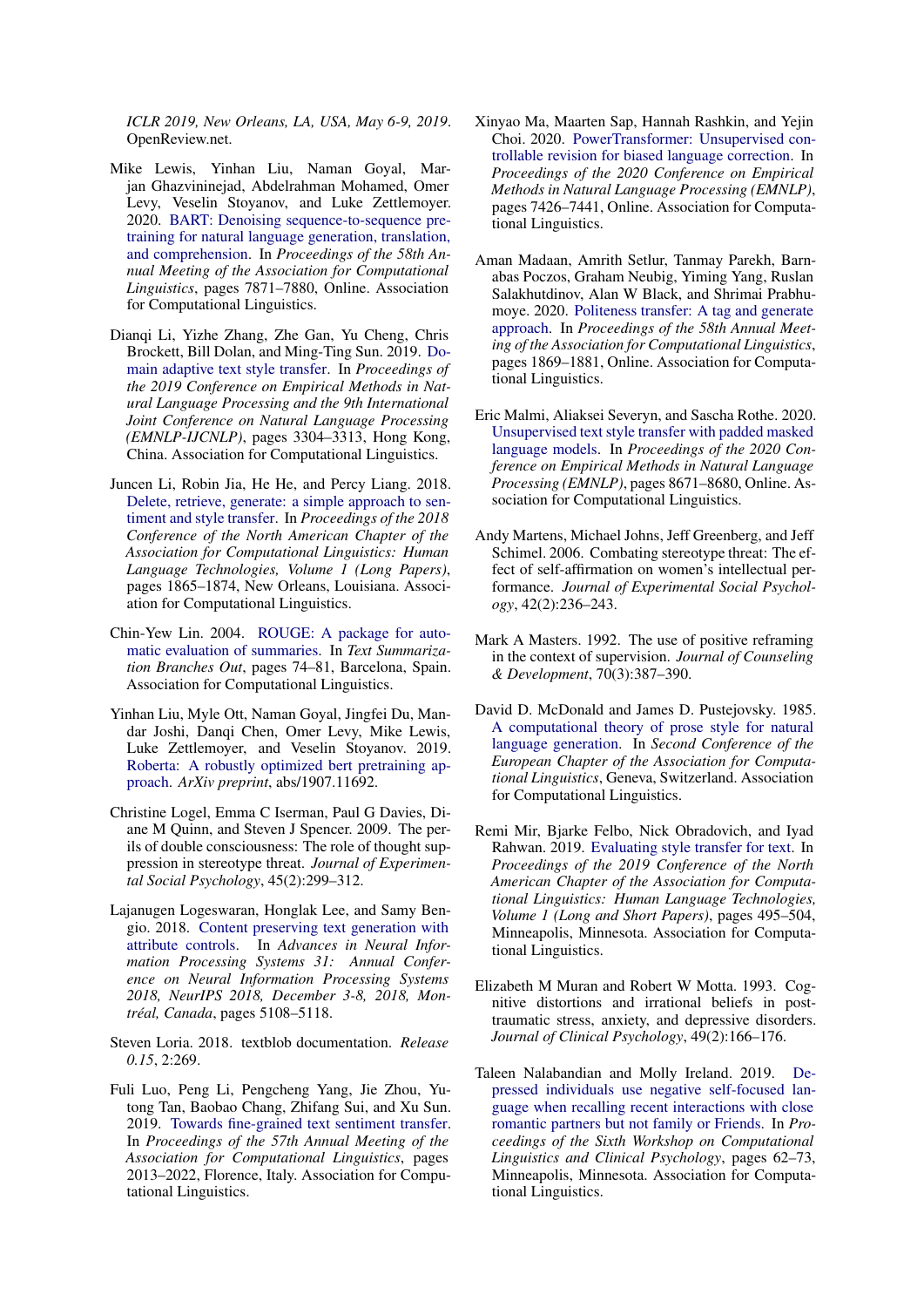- <span id="page-12-15"></span>Feng Nie, Jin-Ge Yao, Jinpeng Wang, Rong Pan, and Chin-Yew Lin. 2019. [A simple recipe towards re](https://doi.org/10.18653/v1/P19-1256)[ducing hallucination in neural surface realisation.](https://doi.org/10.18653/v1/P19-1256) In *Proceedings of the 57th Annual Meeting of the Association for Computational Linguistics*, pages 2673–2679, Florence, Italy. Association for Computational Linguistics.
- <span id="page-12-5"></span>Xing Niu, Sudha Rao, and Marine Carpuat. 2018. [Multi-task neural models for translating between](https://aclanthology.org/C18-1086) [styles within and across languages.](https://aclanthology.org/C18-1086) In *Proceedings of the 27th International Conference on Computational Linguistics*, pages 1008–1021, Santa Fe, New Mexico, USA. Association for Computational Linguistics.
- <span id="page-12-7"></span>Atsushi Oshio. 2012. An all-or-nothing thinking turns into darkness: Relations between dichotomous thinking and personality disorders 1. *Japanese Psychological Research*, 54(4):424–429.
- <span id="page-12-14"></span>Kishore Papineni, Salim Roukos, Todd Ward, and Wei-Jing Zhu. 2002. [Bleu: a method for automatic eval](https://doi.org/10.3115/1073083.1073135)[uation of machine translation.](https://doi.org/10.3115/1073083.1073135) In *Proceedings of the 40th Annual Meeting of the Association for Computational Linguistics*, pages 311–318, Philadelphia, Pennsylvania, USA. Association for Computational Linguistics.
- <span id="page-12-1"></span>Shrimai Prabhumoye, Yulia Tsvetkov, Ruslan Salakhutdinov, and Alan W Black. 2018. [Style transfer](https://doi.org/10.18653/v1/P18-1080) [through back-translation.](https://doi.org/10.18653/v1/P18-1080) In *Proceedings of the 56th Annual Meeting of the Association for Computational Linguistics (Volume 1: Long Papers)*, pages 866–876, Melbourne, Australia. Association for Computational Linguistics.
- <span id="page-12-0"></span>Reid Pryzant, Richard Diehl Martinez, Nathan Dass, Sadao Kurohashi, Dan Jurafsky, and Diyi Yang. 2020. Automatically neutralizing subjective bias in text. In *Proceedings of the aaai conference on artificial intelligence*, volume 34, pages 480–489.
- <span id="page-12-10"></span>Alec Radford, Jeffrey Wu, Rewon Child, David Luan, Dario Amodei, and Ilya Sutskever. 2019. Language models are unsupervised multitask learners. *OpenAI blog*, 1(8):9.
- <span id="page-12-12"></span>Colin Raffel, Noam Shazeer, Adam Roberts, Katherine Lee, Sharan Narang, Michael Matena, Yanqi Zhou, Wei Li, and Peter J Liu. 2020. Exploring the limits of transfer learning with a unified text-to-text transformer. *Journal of Machine Learning Research*, 21(140):1–67.
- <span id="page-12-3"></span>Sudha Rao and Joel Tetreault. 2018. [Dear sir or](https://doi.org/10.18653/v1/N18-1012) [madam, may I introduce the GYAFC dataset: Cor](https://doi.org/10.18653/v1/N18-1012)[pus, benchmarks and metrics for formality style](https://doi.org/10.18653/v1/N18-1012) [transfer.](https://doi.org/10.18653/v1/N18-1012) In *Proceedings of the 2018 Conference of the North American Chapter of the Association for Computational Linguistics: Human Language Technologies, Volume 1 (Long Papers)*, pages 129–140, New Orleans, Louisiana. Association for Computational Linguistics.
- <span id="page-12-13"></span>Nils Reimers and Iryna Gurevych. 2019. [Sentence-](https://doi.org/10.18653/v1/D19-1410)[BERT: Sentence embeddings using Siamese BERT](https://doi.org/10.18653/v1/D19-1410)[networks.](https://doi.org/10.18653/v1/D19-1410) In *Proceedings of the 2019 Conference on Empirical Methods in Natural Language Processing and the 9th International Joint Conference on Natural Language Processing (EMNLP-IJCNLP)*, pages 3982–3992, Hong Kong, China. Association for Computational Linguistics.
- <span id="page-12-6"></span>Michael F Scheier, Charles S Carver, and Michael W Bridges. 2001. Optimism, pessimism, and psychological well-being.
- <span id="page-12-9"></span>Sharon Sears and Sue Kraus. 2009. I think therefore i om: Cognitive distortions and coping style as mediators for the effects of mindfulness meditation on anxiety, positive and negative affect, and hope. *Journal of clinical psychology*, 65(6):561–573.
- <span id="page-12-11"></span>Abigail See, Peter J. Liu, and Christopher D. Manning. 2017. [Get to the point: Summarization with pointer](https://doi.org/10.18653/v1/P17-1099)[generator networks.](https://doi.org/10.18653/v1/P17-1099) In *Proceedings of the 55th Annual Meeting of the Association for Computational Linguistics (Volume 1: Long Papers)*, pages 1073– 1083, Vancouver, Canada. Association for Computational Linguistics.
- <span id="page-12-4"></span>Mingyue Shang, Piji Li, Zhenxin Fu, Lidong Bing, Dongyan Zhao, Shuming Shi, and Rui Yan. 2019. [Semi-supervised text style transfer: Cross projection](https://doi.org/10.18653/v1/D19-1499) [in latent space.](https://doi.org/10.18653/v1/D19-1499) In *Proceedings of the 2019 Conference on Empirical Methods in Natural Language Processing and the 9th International Joint Conference on Natural Language Processing (EMNLP-IJCNLP)*, pages 4937–4946, Hong Kong, China. Association for Computational Linguistics.
- <span id="page-12-17"></span>Kim Bartel Sheehan. 2018. Crowdsourcing research: data collection with amazon's mechanical turk. *Communication Monographs*, 85(1):140–156.
- <span id="page-12-16"></span>Sheng Shen, Daniel Fried, Jacob Andreas, and Dan Klein. 2019. [Pragmatically informative text gen](https://doi.org/10.18653/v1/N19-1410)[eration.](https://doi.org/10.18653/v1/N19-1410) In *Proceedings of the 2019 Conference of the North American Chapter of the Association for Computational Linguistics: Human Language Technologies, Volume 1 (Long and Short Papers)*, pages 4060–4067, Minneapolis, Minnesota. Association for Computational Linguistics.
- <span id="page-12-2"></span>Tianxiao Shen, Tao Lei, Regina Barzilay, and Tommi S. Jaakkola. 2017. [Style transfer from non-parallel text](https://proceedings.neurips.cc/paper/2017/hash/2d2c8394e31101a261abf1784302bf75-Abstract.html) [by cross-alignment.](https://proceedings.neurips.cc/paper/2017/hash/2d2c8394e31101a261abf1784302bf75-Abstract.html) In *Advances in Neural Information Processing Systems 30: Annual Conference on Neural Information Processing Systems 2017, December 4-9, 2017, Long Beach, CA, USA*, pages 6830–6841.
- <span id="page-12-8"></span>David K Sherman, Geoffrey L Cohen, Leif D Nelson, A David Nussbaum, Debra P Bunyan, and Julio Garcia. 2009. Affirmed yet unaware: exploring the role of awareness in the process of self-affirmation. *Journal of personality and social psychology*, 97(5):745.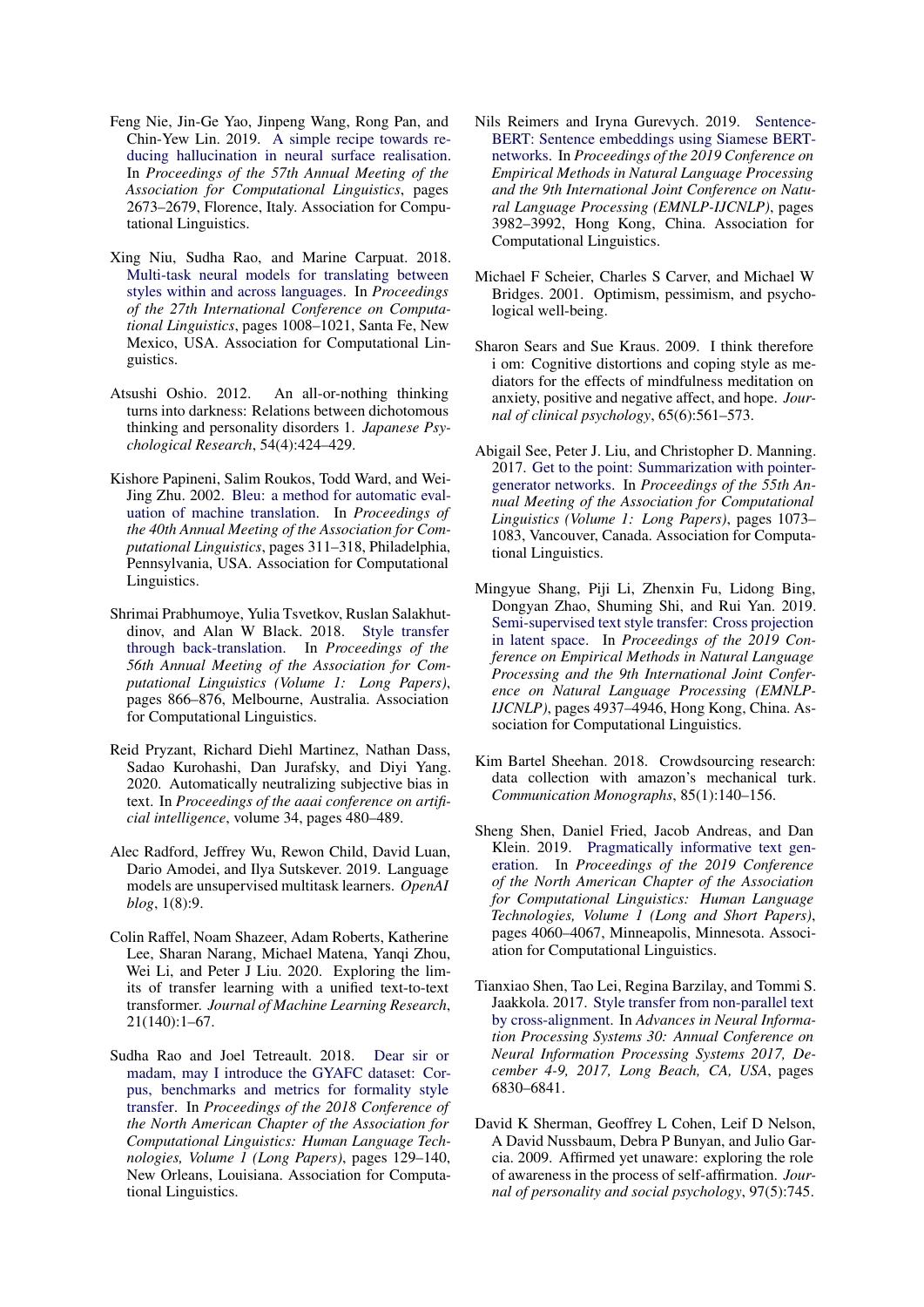- <span id="page-13-16"></span>Benjamin Shickel, Scott Siegel, Martin Heesacker, Sherry Benton, and Parisa Rashidi. 2020. Automatic detection and classification of cognitive distortions in mental health text. In *2020 IEEE 20th International Conference on Bioinformatics and Bioengineering (BIBE)*, pages 275–280. IEEE.
- <span id="page-13-13"></span>Arielle Silverman, Christine Logel, and Geoffrey L Cohen. 2013. Self-affirmation as a deliberate coping strategy: The moderating role of choice. *Journal of Experimental Social Psychology*, 49(1):93–98.
- <span id="page-13-15"></span>Taetem Simms, Clayton Ramstedt, Megan Rich, Michael Richards, T Martinez, and C Giraud-Carrier. 2017. Detecting cognitive distortions through machine learning text analytics. In *2017 IEEE international conference on healthcare informatics (ICHI)*, pages 508–512. IEEE.
- <span id="page-13-14"></span>Claude M Steele. 1988. The psychology of selfaffirmation: Sustaining the integrity of the self. In *Advances in experimental social psychology*, volume 21, pages 261–302. Elsevier.
- <span id="page-13-4"></span>Akhilesh Sudhakar, Bhargav Upadhyay, and Arjun Maheswaran. 2019. ["transforming" delete, retrieve,](https://doi.org/10.18653/v1/D19-1322) [generate approach for controlled text style transfer.](https://doi.org/10.18653/v1/D19-1322) In *Proceedings of the 2019 Conference on Empirical Methods in Natural Language Processing and the 9th International Joint Conference on Natural Language Processing (EMNLP-IJCNLP)*, pages 3269– 3279, Hong Kong, China. Association for Computational Linguistics.
- <span id="page-13-11"></span>Michael JL Sullivan, Wendy M Rodgers, and Irving Kirsch. 2001. Catastrophizing, depression and expectancies for pain and emotional distress. *Pain*, 91(1-2):147–154.
- <span id="page-13-7"></span>Thomas Sy and Jin Nam Choi. 2013. Contagious leaders and followers: Exploring multi-stage mood contagion in a leader activation and member propagation (lamp) model. *Organizational Behavior and Human Decision Processes*, 122(2):127–140.
- <span id="page-13-8"></span>Thomas Sy, Stéphane Côté, and Richard Saavedra. 2005. The contagious leader: impact of the leader's mood on the mood of group members, group affective tone, and group processes. *Journal of applied psychology*, 90(2):295.
- <span id="page-13-10"></span>Gregory M Walton and Shannon T Brady. 2020. "bad" things reconsidered. In *Applications of social psychology*, pages 58–81. Routledge.
- <span id="page-13-6"></span>Tong Wang, Ping Chen, John Rochford, and Jipeng Qiang. 2016. [Text simplification using neural ma](http://www.aaai.org/ocs/index.php/AAAI/AAAI16/paper/view/11944)[chine translation.](http://www.aaai.org/ocs/index.php/AAAI/AAAI16/paper/view/11944) In *Proceedings of the Thirtieth AAAI Conference on Artificial Intelligence, February 12-17, 2016, Phoenix, Arizona, USA*, pages 4270–4271. AAAI Press.
- <span id="page-13-9"></span>Philip C Watkins, Lilia Cruz, Heather Holben, and Russell L Kolts. 2008. Taking care of business? grateful processing of unpleasant memories. *The Journal of Positive Psychology*, 3(2):87–99.
- <span id="page-13-2"></span>Sander Wubben, Antal van den Bosch, and Emiel Krahmer. 2012. [Sentence simplification by monolingual](https://aclanthology.org/P12-1107) [machine translation.](https://aclanthology.org/P12-1107) In *Proceedings of the 50th Annual Meeting of the Association for Computational Linguistics (Volume 1: Long Papers)*, pages 1015– 1024, Jeju Island, Korea. Association for Computational Linguistics.
- <span id="page-13-1"></span>Wei Xu, Courtney Napoles, Ellie Pavlick, Quanze Chen, and Chris Callison-Burch. 2016. [Optimizing](https://doi.org/10.1162/tacl_a_00107) [statistical machine translation for text simplification.](https://doi.org/10.1162/tacl_a_00107) *Transactions of the Association for Computational Linguistics*, 4:401–415.
- <span id="page-13-0"></span>Wei Xu, Alan Ritter, Bill Dolan, Ralph Grishman, and Colin Cherry. 2012. [Paraphrasing for style.](https://aclanthology.org/C12-1177) In *Proceedings of COLING 2012*, pages 2899–2914, Mumbai, India. The COLING 2012 Organizing Committee.
- <span id="page-13-19"></span>Zhilin Yang, Zihang Dai, Yiming Yang, Jaime G. Carbonell, Ruslan Salakhutdinov, and Quoc V. Le. 2019. [Xlnet: Generalized autoregressive pretraining for](https://proceedings.neurips.cc/paper/2019/hash/dc6a7e655d7e5840e66733e9ee67cc69-Abstract.html) [language understanding.](https://proceedings.neurips.cc/paper/2019/hash/dc6a7e655d7e5840e66733e9ee67cc69-Abstract.html) In *Advances in Neural Information Processing Systems 32: Annual Conference on Neural Information Processing Systems 2019, NeurIPS 2019, December 8-14, 2019, Vancouver, BC, Canada*, pages 5754–5764.
- <span id="page-13-12"></span>David Scott Yeager, Rebecca Johnson, Brian James Spitzer, Kali H Trzesniewski, Joseph Powers, and Carol S Dweck. 2014. The far-reaching effects of believing people can change: implicit theories of personality shape stress, health, and achievement during adolescence. *Journal of personality and social psychology*, 106(6):867.
- <span id="page-13-18"></span>Tianyi Zhang, Varsha Kishore, Felix Wu, Kilian Q. Weinberger, and Yoav Artzi. 2020a. [Bertscore: Eval](https://openreview.net/forum?id=SkeHuCVFDr)[uating text generation with BERT.](https://openreview.net/forum?id=SkeHuCVFDr) In *8th International Conference on Learning Representations, ICLR 2020, Addis Ababa, Ethiopia, April 26-30, 2020*. OpenReview.net.
- <span id="page-13-17"></span>Xianchao Zhang, Shaoping Zhu, and Wenxin Liang. 2012. Detecting spam and promoting campaigns in the twitter social network. In *2012 IEEE 12th international conference on data mining*, pages 1194– 1199. IEEE.
- <span id="page-13-5"></span>Xingxing Zhang and Mirella Lapata. 2017. [Sentence](https://doi.org/10.18653/v1/D17-1062) [simplification with deep reinforcement learning.](https://doi.org/10.18653/v1/D17-1062) In *Proceedings of the 2017 Conference on Empirical Methods in Natural Language Processing*, pages 584–594, Copenhagen, Denmark. Association for Computational Linguistics.
- <span id="page-13-3"></span>Yi Zhang, Tao Ge, and Xu Sun. 2020b. [Parallel data](https://doi.org/10.18653/v1/2020.acl-main.294) [augmentation for formality style transfer.](https://doi.org/10.18653/v1/2020.acl-main.294) In *Proceedings of the 58th Annual Meeting of the Association for Computational Linguistics*, pages 3221– 3228, Online. Association for Computational Linguistics.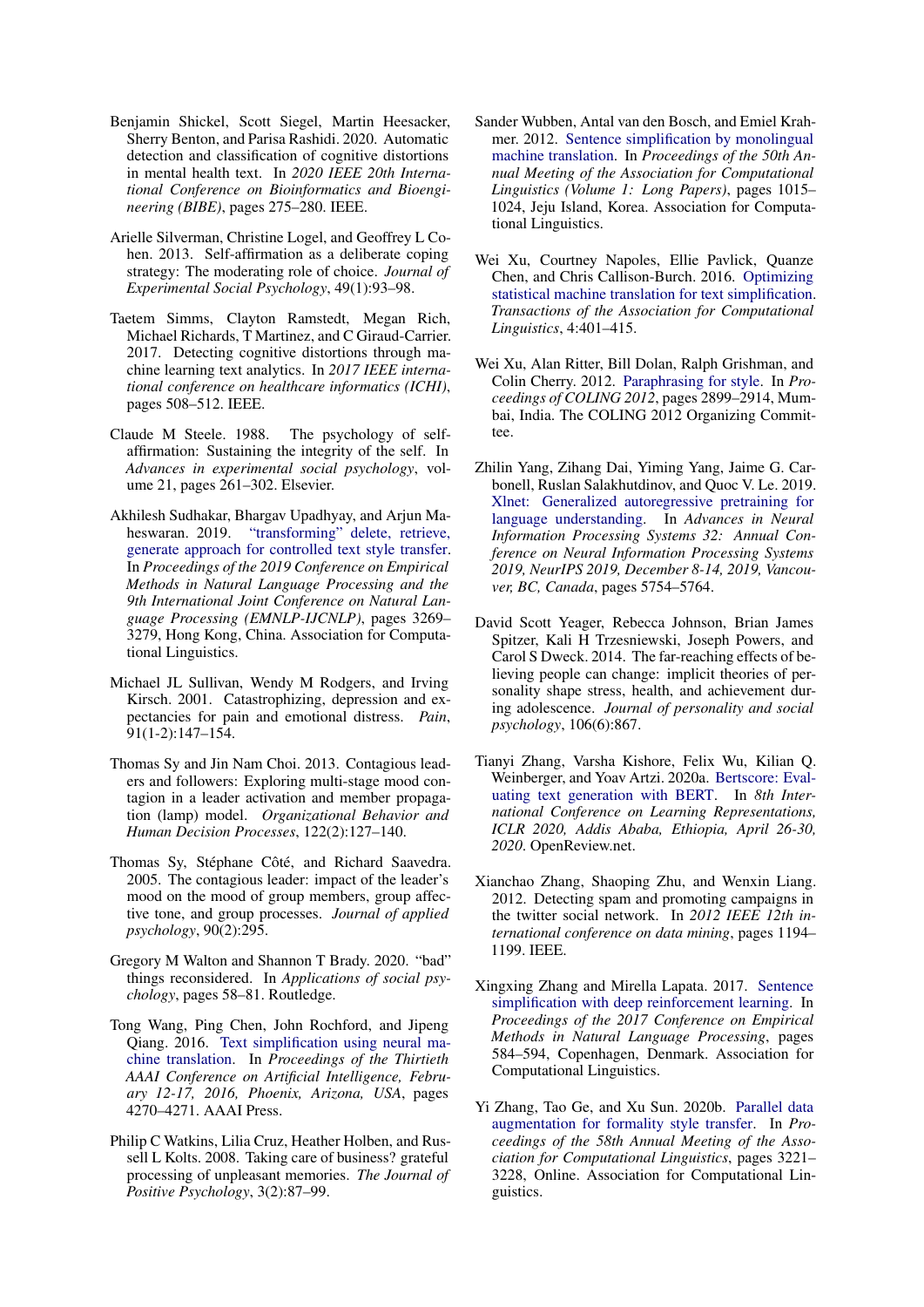- <span id="page-14-1"></span>Junbo Jake Zhao, Yoon Kim, Kelly Zhang, Alexander M. Rush, and Yann LeCun. 2018. [Adversari](http://proceedings.mlr.press/v80/zhao18b.html)[ally regularized autoencoders.](http://proceedings.mlr.press/v80/zhao18b.html) In *Proceedings of the 35th International Conference on Machine Learning, ICML 2018, Stockholmsmässan, Stockholm, Sweden, July 10-15, 2018*, volume 80 of *Proceedings of Machine Learning Research*, pages 5897–5906. PMLR.
- <span id="page-14-0"></span>Zhemin Zhu, Delphine Bernhard, and Iryna Gurevych. 2010. [A monolingual tree-based translation model](https://aclanthology.org/C10-1152) [for sentence simplification.](https://aclanthology.org/C10-1152) In *Proceedings of the 23rd International Conference on Computational Linguistics (Coling 2010)*, pages 1353–1361, Beijing, China. Coling 2010 Organizing Committee.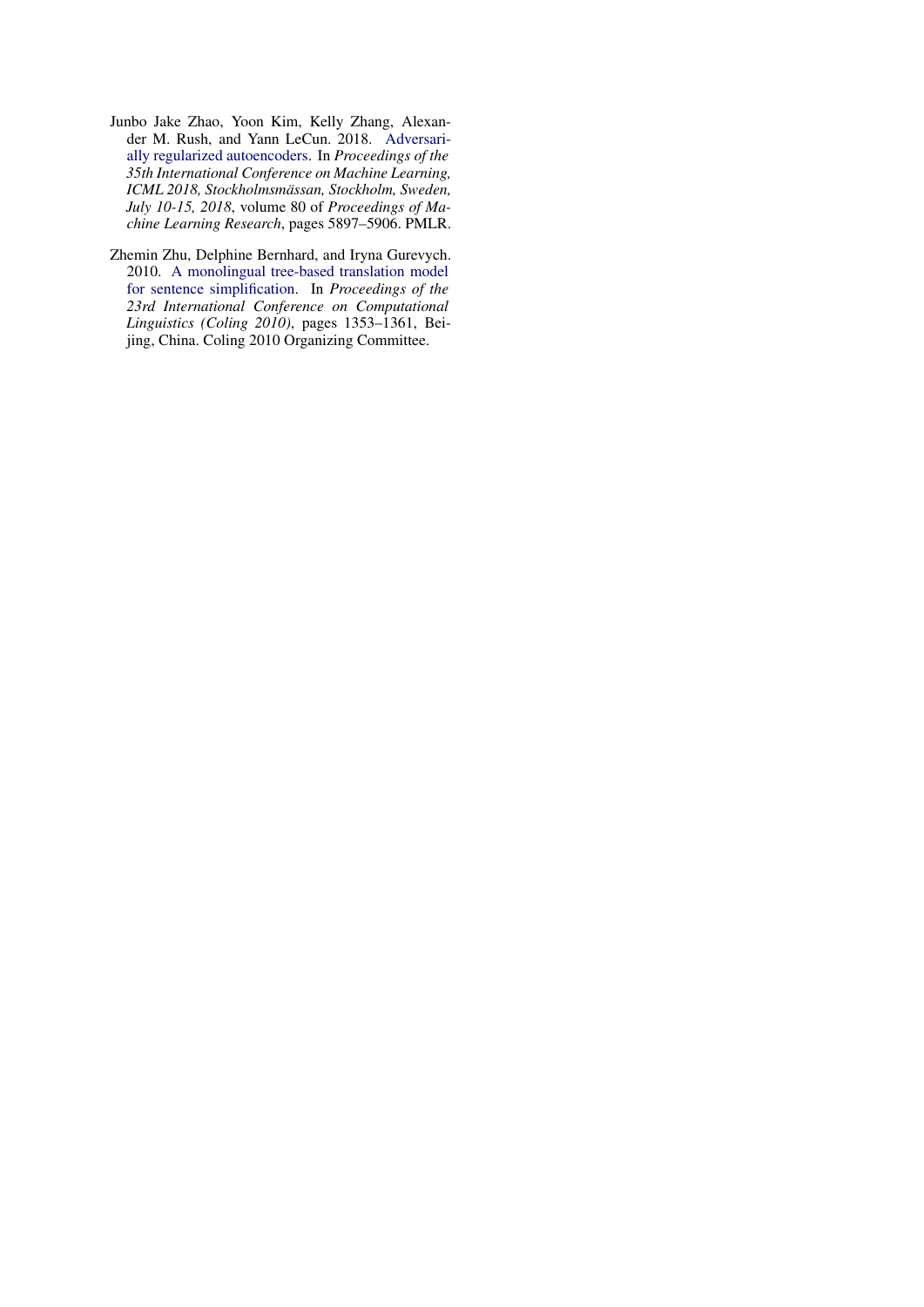## <span id="page-15-0"></span>A Data Quality-Control Methods

We used programmatic methods to ensure highquality reframing annotations at submission time. Workers could not submit their task if the reframe: (1) contained fewer than 3 word types; (2) had a length less than 25% of the original text; (3) had more than 3 repetitions of a single bigram; or (4) was too similar to the original text, with a token Jaccard Similarity greater than 90%. Furthermore, we used the LanguageTool  $API<sup>2</sup>$  $API<sup>2</sup>$  $API<sup>2</sup>$  to prompt workers to fix any grammatical mistakes in their writing. Cumulatively, these heuristics greatly improved the annotation quality. Later, in the post-processing stage, we employed additional programmatic measures as well as manual quality-checks to filter out the unsatisfactory examples. This process was iterated after each batch, with a batch size of 100. First, one of the authors manually checked any sentences where annotators had scored the *original text* with a postivity score greater than 3 (out of 5). If that author found that the text was not negative enough or did not contain the requisite *cognitive distortions* to warrant a substantial reframing, the sentence was removed from the corpus. Next, we considered all *neutralizing* reframes with a score less than 4 (out of 5). If the text was not effectively neutralized, we removed the sentence from the corpus. Then we considered all annotations containing the first person pronoun *you*. If the text abandoned the author's first-person voice and shifted into a 3rd-person critique or commentary (e.g. "*I feel hopeless*" → "*you should find hope*"), then we removed this from the corpus. Finally, we grouped the annotations by Worker ID and, for each worker, scanned the top 10 annotations. If the annotator produced poor quality work, we removed the examples and blocked the worker from future tasks. After a last pass through the data to manually correct noticeable punctuation and grammar errors, we were left with our cleaned corpus of 8,349 reframed sentences.

## B Task Interface

Figure [2](#page-15-3) shows the Instructions we gave to the Amazon Mechanical Turk (MTurk) workers. Figure [3](#page-15-4) shows the examples we displayed for each reframe strategy. Figure [4](#page-18-0) shows the MTurk HIT interface that we used for the Section [4.1](#page-3-2) task to collect positive reframes with their associated strategies as well as the positivity scores for both the original TEXT

<span id="page-15-3"></span>

| Goal                                                                                                                                                                                                                                                                                                                                                                                                                                                                                                                                                                                                                                                                                                                                                                                                                                                                                                                                                                                                                                                                                                                                                                                                                                                                                                                                                                                                                                                                                                                                                                                                                                                                                                                                                                                                                                     |
|------------------------------------------------------------------------------------------------------------------------------------------------------------------------------------------------------------------------------------------------------------------------------------------------------------------------------------------------------------------------------------------------------------------------------------------------------------------------------------------------------------------------------------------------------------------------------------------------------------------------------------------------------------------------------------------------------------------------------------------------------------------------------------------------------------------------------------------------------------------------------------------------------------------------------------------------------------------------------------------------------------------------------------------------------------------------------------------------------------------------------------------------------------------------------------------------------------------------------------------------------------------------------------------------------------------------------------------------------------------------------------------------------------------------------------------------------------------------------------------------------------------------------------------------------------------------------------------------------------------------------------------------------------------------------------------------------------------------------------------------------------------------------------------------------------------------------------------|
| The goal of this annotation task is to reframe a negative or stressful statement in a more positive or neutral manner.                                                                                                                                                                                                                                                                                                                                                                                                                                                                                                                                                                                                                                                                                                                                                                                                                                                                                                                                                                                                                                                                                                                                                                                                                                                                                                                                                                                                                                                                                                                                                                                                                                                                                                                   |
| Instructions                                                                                                                                                                                                                                                                                                                                                                                                                                                                                                                                                                                                                                                                                                                                                                                                                                                                                                                                                                                                                                                                                                                                                                                                                                                                                                                                                                                                                                                                                                                                                                                                                                                                                                                                                                                                                             |
| You will be asked to read a text that may convey a negative or stressful statement. You will be asked to use your best judgment to rate how positive the text is.<br>identify methods that can be used to reframe the text, and then provide a more positive reframed version of the text. The methods that can be used to reframe the<br>text are listed below (you can use more than one!):                                                                                                                                                                                                                                                                                                                                                                                                                                                                                                                                                                                                                                                                                                                                                                                                                                                                                                                                                                                                                                                                                                                                                                                                                                                                                                                                                                                                                                            |
| . (1) Optimism: Focusing on positive aspects of the situation. This does not mean to ignore or deny the negative aspects of the situation. Instead, the negative<br>can be acknowledged, but the focus can then be shifted to the positive aspects of the situation.<br>· (2) Impermanence: Focusing on the impermanence and shared nature of negative events. Describing negative events in terms of causes that are more time<br>limited, narrow in their effects, and external to the self, and realizing that negative events are a shared experience that others experience as well.<br>· (3) Growth Mindset: Viewing the event as an opportunity for the author to grow or challenge themselves. When the author believes they can always improve<br>in terms of intelligence, resilience, etc., and forecasts progress and improvement. Believing that willpower is not a limited resource and that the author is<br>strong enough to overcome adversity.<br>. (4) Neutralizing: Removing or rewriting negative phrases so they are more neutral. Negative frames often use negations (not happy, not willing), adjectives<br>associated with negative emotions (disturbing, violent), and strongly polarizing words (extremely). These can be replaced with more neutral words. Word<br>choice can impact how negative an event sounds (penalty vs. discount, illegal aliens vs undocumented workers).<br>- (5) Thankfulness; Adding more positive words that convey thankfulness or gratitude (e.g. appreciate, glad that, thankful for).<br>. (6) Self-affirmation: Expressing a more expansive view of the self and its resources with descriptions of core values like love, courage, interpersonal skill,<br>aesthetic sensibility, perseverance, forgiveness, tolerance, future-mindedness, praise for talents and wisdom, |
| Finally, it is important to reframe the event in a way that is more positive, but not too far off from the original statement. "Overdoing" the positive reframing can make<br>the reframe sound less genuine, and therefore be less impactful. For example, given the statement 'Tm so depressed," a better rephrasing than 'Tm so happy" might<br>be "Right now, I feel depressed, but every life has ups and downs." You should write the reframe from the same speaker perspective,                                                                                                                                                                                                                                                                                                                                                                                                                                                                                                                                                                                                                                                                                                                                                                                                                                                                                                                                                                                                                                                                                                                                                                                                                                                                                                                                                   |
| For the last step, you will rate how positive your newly reframed text is.                                                                                                                                                                                                                                                                                                                                                                                                                                                                                                                                                                                                                                                                                                                                                                                                                                                                                                                                                                                                                                                                                                                                                                                                                                                                                                                                                                                                                                                                                                                                                                                                                                                                                                                                                               |

Figure 2: Instructions for the Positive Reframing HIT.

<span id="page-15-4"></span>

| Example 1: Optimism<br>Text: Winter is a boring and limiting time of year. It is so cold and gloomy.                                                                                                                           | Reframed text: Winter is a cozy time of year. The cold of winter is perfect for snuggling up with a book and cup of hot chocolate                                                                                                            |  |  |  |  |
|--------------------------------------------------------------------------------------------------------------------------------------------------------------------------------------------------------------------------------|----------------------------------------------------------------------------------------------------------------------------------------------------------------------------------------------------------------------------------------------|--|--|--|--|
| Example 2: Impermanence<br>Text: I am SO stressed with all my exams and my lit review hanging over my head this week.<br>Reframed text: Only one more week until my exams and lit review are all done! :)                      |                                                                                                                                                                                                                                              |  |  |  |  |
| <b>Example 3: Growth Mindset</b><br>Reframed text: Time to learn not to procrastinate.                                                                                                                                         | Text: It's looking like a long night for me : (#stressed also I should've done this sooner. when will I learn?                                                                                                                               |  |  |  |  |
| <b>Example 4: Neutralizing</b><br>Text: Not happy at all about Wendy's terrible customer service<br>Reframed text: Wendy's customer service could use some improvement                                                         |                                                                                                                                                                                                                                              |  |  |  |  |
| <b>Example 5: Thankfulness</b>                                                                                                                                                                                                 | Text: Today is one of those days where I need to hide in a closet and just cry #stressed #mommyissues #help<br>Reframed text: Today has been a stressful day, but I bet I could think of three things that I can be thankful for if I tried. |  |  |  |  |
| Example 6: Self-affirmation<br>Text: looking at the clock kills me : (( #deadline #tomorrow #stressed<br>Reframed text: I value productivity, and I am more productive when I ignore the clock<br><b>Examples of Negations</b> |                                                                                                                                                                                                                                              |  |  |  |  |
| <b>Negated Statement</b>                                                                                                                                                                                                       | <b>Reframed Statement</b>                                                                                                                                                                                                                    |  |  |  |  |
| I'm not tired                                                                                                                                                                                                                  | I feel strong                                                                                                                                                                                                                                |  |  |  |  |
| I'm not sad                                                                                                                                                                                                                    | I'm happy                                                                                                                                                                                                                                    |  |  |  |  |
| I'm going to stop thinking so negatively                                                                                                                                                                                       | I'm going to think more positively                                                                                                                                                                                                           |  |  |  |  |
| I'm going to stop procrastinating                                                                                                                                                                                              | I'm going to plan better and start my assignments earlier                                                                                                                                                                                    |  |  |  |  |

Figure 3: Example reframes.

and the REFRAME. Figure [5](#page-18-1) shows the interface for the Section [4.2](#page-4-0) task where we collected new strategy labels for prior annotations to compute inter-annotator agreement scores.

## <span id="page-15-1"></span>C Few-shot Learning Setting

Following [\(Han et al.,](#page-10-21) [2018;](#page-10-21) [Baldini Soares et al.,](#page-8-10) [2019\)](#page-8-10) and others, we consider 5-shot learning. We pull 5 representative exemplars from the training set to indicate a range of strategies:

. . . . . . . . . . . . . . . . . . . . . . . . . . . . . . . . . . . . . . . . . . .

NEGATIVE: "I have a huge project due tomorrow morning. But where do I have to be, a stupid basketball game dumb"

POSITIVE: "I should plan ahead next time so that my basketball game does not conflict too closely with my projects."

. . . . . . . . . . . . . . . . . . . . . . . . . . . . . . . . . . . . . . . . . . .

<span id="page-15-2"></span><sup>2</sup><api.languagetoolplus.com/v2/check>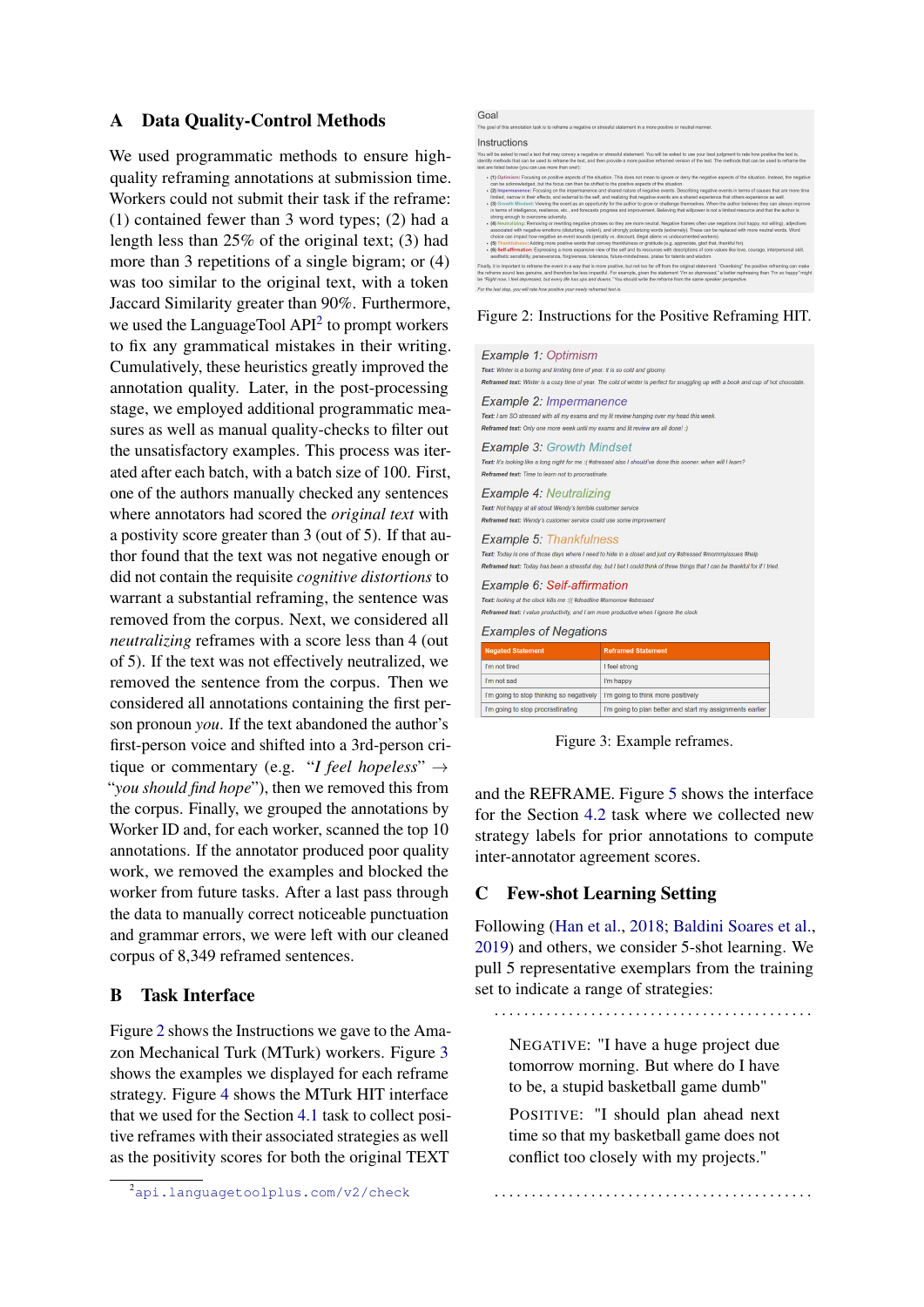NEGATIVE: "This has been like the worst week ever im so done with everything. sick tired"

POSITIVE: "I made it to the end of the most challenging week ever!"

. . . . . . . . . . . . . . . . . . . . . . . . . . . . . . . . . . . . . . . . . . .

NEGATIVE: "Ugh my mac is starting to slow up and I need to figure out how to defragment the hard drive..."

POSITIVE: "I need to defragment the hard drive to speed up my mac. Good thing I'm smart, and I know I can do this."

. . . . . . . . . . . . . . . . . . . . . . . . . . . . . . . . . . . . . . . . . . .

NEGATIVE: "I am SO stressed with all my exams and my lit review hanging over my head this week."

POSITIVE: "Only one more week until my exams and lit review are all done!"

. . . . . . . . . . . . . . . . . . . . . . . . . . . . . . . . . . . . . . . . . . .

NEGATIVE: "I am the only person I know who writes a healthy grocery list and plans meals when I am stressed:( CantSleep"

POSITIVE: "I'm so thankful that I am still able to eat healthy even when I'm stressed."

. . . . . . . . . . . . . . . . . . . . . . . . . . . . . . . . . . . . . . . . . . .

#### <span id="page-16-0"></span>D Example Reframes

In Table [5,](#page-17-0) we compare examples of modelgenerated reframes from different models. The examples are structurally and semantically diverse, which may suggest that different architectures could serve as complementary systems in a broader effort to introduce a range of positive perspectives in text. However, the generations are not perfect. In this particular example, CopyNMT and GPT-2 fail to integrate the key concept of the "heavy workload" into their reframe generations. There is still significant room to improve upon these models in future work.

We were also interested in the success of the *Controlled* generations  $p(t, \psi_t | s)$ . Do models appropriately follow a given strategy when the generation is conditioned on that strategy? Table [6](#page-17-1) shows

different reconstructions of the same text using different controlling strategies. Qualitatively, we can see that controlled generation is a reasonable method for influencing the most prominent strategy. The 'thankfulness', 'growth' and 'self-affirmation' strategies are particularly distinct.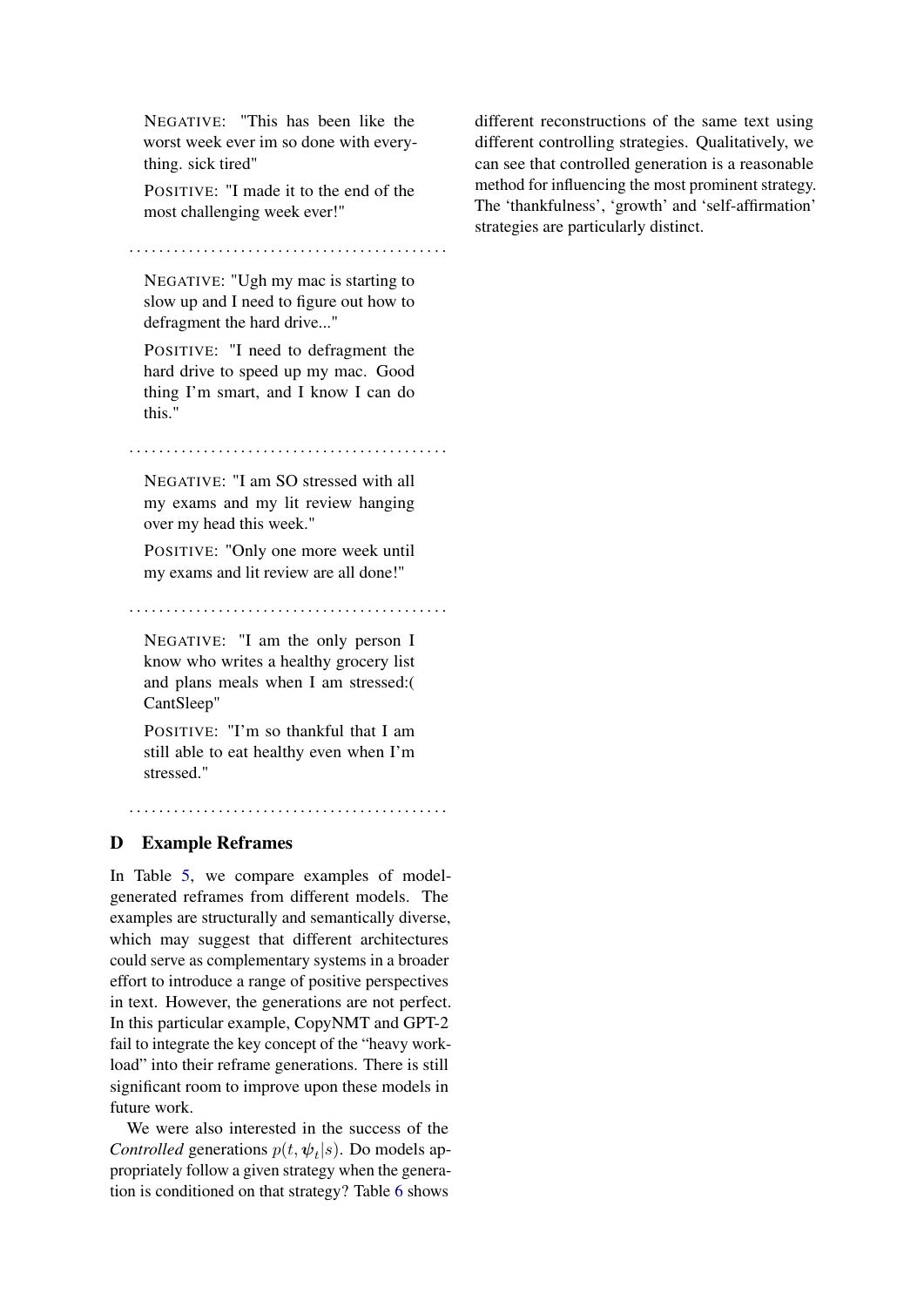<span id="page-17-0"></span>

|                         |                          | Always stressing and thinking about loads of things at once               |  |  |  |
|-------------------------|--------------------------|---------------------------------------------------------------------------|--|--|--|
|                         | <b>Original Text</b>     | need I take it one at a time overload stressed need to rant.              |  |  |  |
|                         | <b>Ground Truth</b>      | Loads of things on my mind, I need to make a list,                        |  |  |  |
|                         |                          | prioritise and work through it all calmly and I will feel much better.    |  |  |  |
|                         | Random                   | Annoyed because the USPS lost 1 of the 8 flat rate boxes of books         |  |  |  |
|                         |                          | I shipped from California to Kentucky. Hope it shows up :-/               |  |  |  |
|                         | <b>SBERT</b>             | Really stressed at the moment but I know that this will pass              |  |  |  |
|                         |                          | and I'll get everything sorted out.                                       |  |  |  |
| <b>Model Generation</b> | Seq2seq-LSTM             | i have a lot of things to do it is a good night's sleep                   |  |  |  |
|                         |                          | and i can get through it.                                                 |  |  |  |
|                         | <b>CopyNMT</b>           | Always stressing and thinking easy of things of things                    |  |  |  |
|                         |                          | at things at all, but I know that I need it.                              |  |  |  |
|                         |                          | i'm so relieved that i'm going to get to organize my thoughts             |  |  |  |
|                         | <b>GPT</b>               | in such a short time ! i hope i am done                                   |  |  |  |
|                         |                          | with the list of things i have to do today, so that i can go back to bed. |  |  |  |
|                         | <b>GPT-2 No-pretrain</b> | I'm going to try to seek a new job to get some newspect me through today. |  |  |  |
|                         | $GPT-2$                  | I should be more energetic in my thoughts, and not worry too much.        |  |  |  |
|                         |                          | I am stressed and thinking about loads of things at once,                 |  |  |  |
|                         | T5                       | I need to take it one at a time stressed need to rant.                    |  |  |  |
|                         |                          | I'm sure I'll be able to focus on it.                                     |  |  |  |
|                         | <b>BART</b>              | I am stressed and thinking about loads of things at once,                 |  |  |  |
|                         |                          | but I am going to take it one at a time.                                  |  |  |  |

Table 5: A model comparison for reframing the same text. Here, we observe significant diversity in the generations, suggesting that these different architectures could serve as complementary systems in an effort to restruture and transform negative text on the web.

<span id="page-17-1"></span>

| <b>Original Text</b>     |                       | I'm doing really well in some class and bad in other classes I hate this.                                                     |  |  |  |
|--------------------------|-----------------------|-------------------------------------------------------------------------------------------------------------------------------|--|--|--|
|                          | <b>Growth Mindset</b> | I'm doing really well in some class and bad in other classes I hate this. But I'm doing better than I was at the age of 11.   |  |  |  |
|                          | Impermanence          | I'm having a hard time in some classes and I hope to get through the rest of the semester.                                    |  |  |  |
| <b>GPT-2 Generations</b> | <b>Neutralizing</b>   | I'm doing really well in some class and bad in other classes I hate this. But I'm going to go clear it out.                   |  |  |  |
|                          | Optimism              | I need to take a good hard look at myself and realize that I am quite capable of doing better in other classes.               |  |  |  |
|                          | Self-affirmation      | I'm really happy about my class, I'm doing really well in some class, bad or not, I can do better in another.                 |  |  |  |
|                          | <b>Thankfulness</b>   | I'm so lucky that I'm able to get my classes to a good start and get off the couch.                                           |  |  |  |
|                          | <b>Growth Mindset</b> | I'm doing really well in some class and bad in other classes I hate this, but I'll be able to do it again.                    |  |  |  |
|                          | <b>Impermanence</b>   | I'm doing really well in some class and bad in other classes I hate this. But I'll be able to do my best in the future.       |  |  |  |
| <b>T5 Generations</b>    | <b>Neutralizing</b>   | I'm doing really well in some class and bad in other classes I hate this. But I can't wait to see if I can do it.             |  |  |  |
|                          | Optimism              | I'm doing really well in some class and bad in other classes I hate this. I hope I'll be able to do better in the future.     |  |  |  |
|                          | Self-affirmation      | I'm doing really well in some class and bad in other classes I hate this. It's a good thing to do, but I'll be able to do it. |  |  |  |
|                          | <b>Thankfulness</b>   | I'm doing really well in some class and bad in other classes I hate this. But I can't wait to see if I can do it.             |  |  |  |
|                          | <b>Growth Mindset</b> | I'm doing really well in some class and bad in other classes. I'm going to try to improve my grades.                          |  |  |  |
|                          | Impermanence          | I'm doing really well in some class and bad in other classes, but I'm sure it will all work out in the end.                   |  |  |  |
| <b>BART</b> Generations  | <b>Neutralizing</b>   | I'm doing really well in some class and bad in other classes I don't like this.                                               |  |  |  |
|                          | Optimism              | I'm doing really well in some class and bad in other classes, but I'm sure it will all work out.                              |  |  |  |
|                          | Self-affirmation      | I'm doing really well in some class and bad in other classes, but I know I can do better.                                     |  |  |  |
|                          | <b>Thankfulness</b>   | I'm doing really well in some class and bad in other classes, but I'm thankful that I have the opportunity to study.          |  |  |  |

Table 6: A model comparison for reframing the same text using different controlling strategy. Here, we observe models can learn some information from the input strategy label and make distinctive generations, especially for the 'thankfulness', 'growth' and 'self-affirmation' strategies.